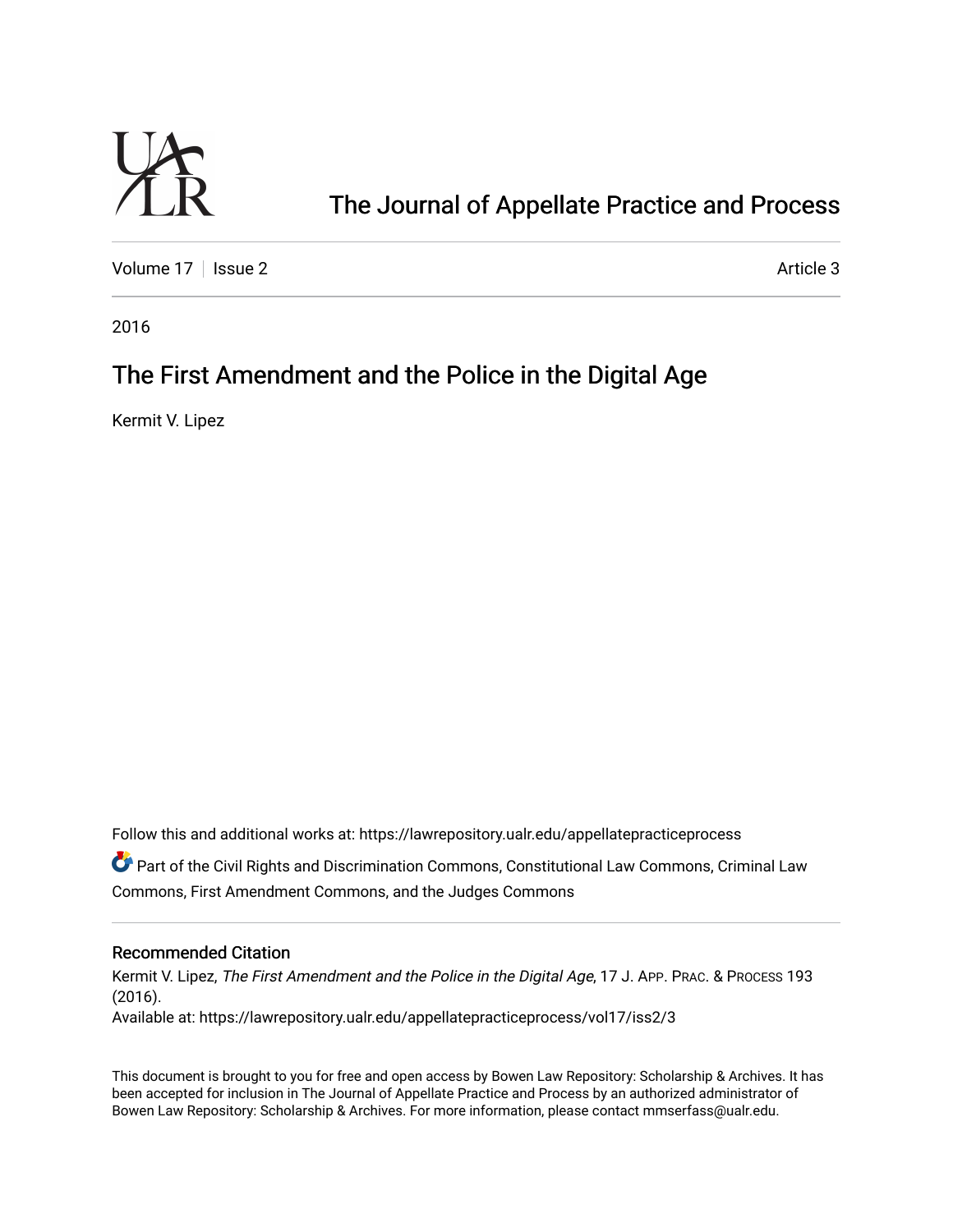## THE FIRST AMENDMENT AND THE POLICE IN THE DIGITAL AGE

Kermit V. Lipez\*

#### I. INTRODUCTION

In almost thirty-two years as a judge, I have written over 1300 opinions. Each of these opinions was important to the parties involved, yet some have gained more prominence than others. This essay addresses one of those—a 2011 decision that involves the First Amendment, the complex relationship between the police and the communities that they serve, and the revolution in communications technology.

I emphasize two points as I begin. I have enormous respect for police officers and their work. They risk their lives on the job—a reality that we have seen far too often in recent years and go to work every day despite that risk. But I also support the close scrutiny of police work. I believe that we can honor the work of the police while still acknowledging the need for independent review of their work. This essay describes the stakes in balancing those two values.

#### II. BACKGROUND

#### *A. The Boston Common*

The story begins on the Boston Common, the oldest public park in America.<sup>1</sup> The British began an eight-year encampment

THE JOURNAL OF APPELLATE PRACTICE AND PROCESS Vol. 17, No. 2 (Fall 2016)

<sup>\*</sup>Senior Judge, United States Court of Appeals for the First Circuit. This essay is based on a Constitution Day lecture given at the University of Maine School of Law on September 20, 2016. I wish to thank my talented law clerks Claire Chung and Kathryn Schmidt for their research assistance in the preparation of this essay.

<sup>1.</sup> *Boston Common*, CITY OF BOSTON—PARKS & RECREATION, http://www.cityof boston.gov/parks/emerald/boston\_common.asp (showing establishment date of 1634).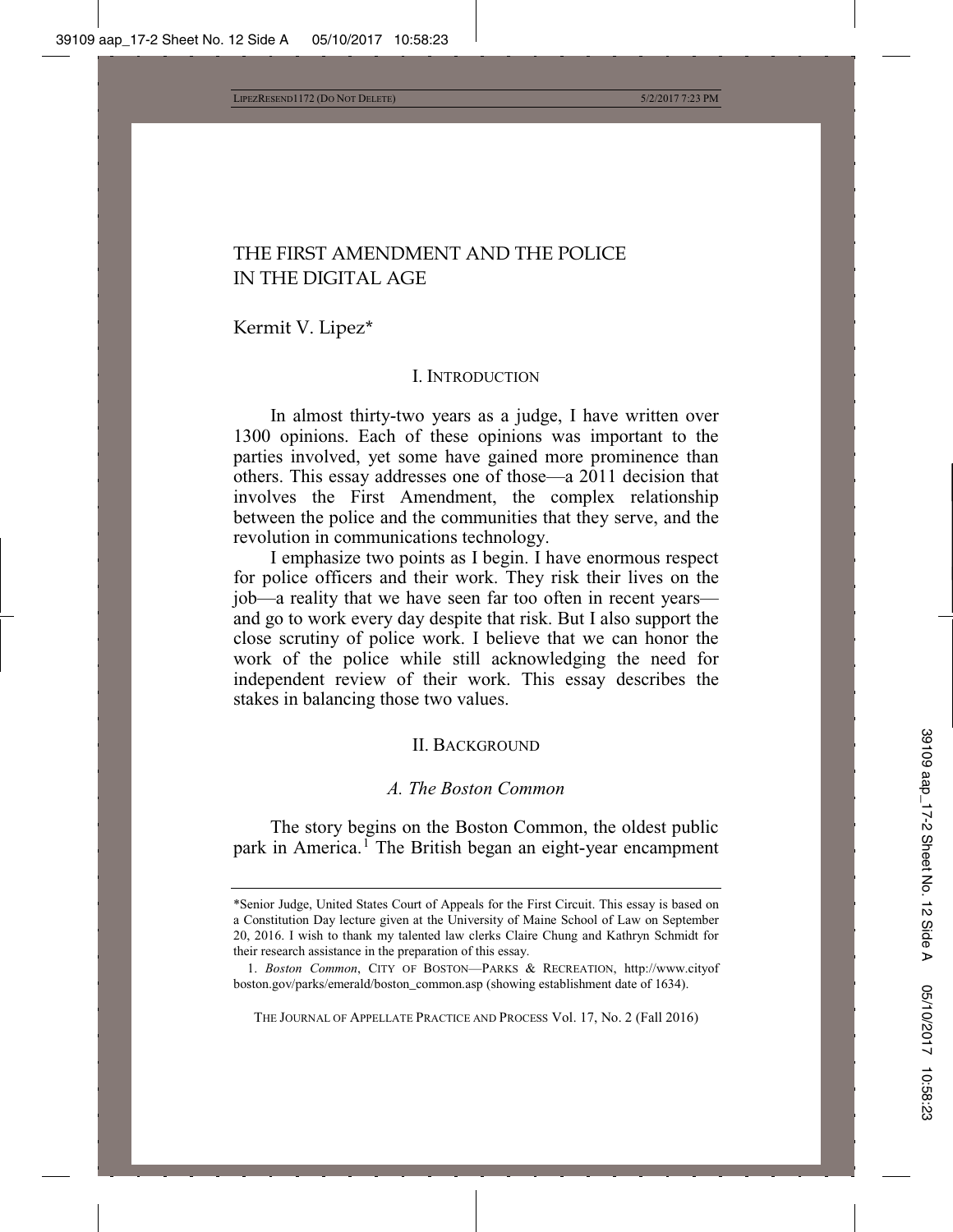there in  $1768<sup>2</sup>$ . The colonial militia mustered there on the eve of the American Revolution.<sup>3</sup> George Washington, John Adams and General Lafayette visited the Common to celebrate independence after the Revolution was won.<sup>4</sup> In the 1860s, antislavery meetings took place there.<sup>5</sup> Anti-Vietnam War and civilrights rallies were held on the Common in the 1960s, including one led by Dr. Martin Luther King, Jr.<sup>6</sup> In 1979, Pope John Paul II celebrated Mass on the Common.<sup>7</sup> Protests of one kind or another continue to be held there. It is perhaps the quintessential American setting for the exercise of free speech and public assembly. $8$ 

#### *B. Simon Glik*

Simon Glik, who moved from Russia to the Boston area as a child, is a 2006 graduate of the New England School of Law, where he ranked first in his class.<sup>9</sup> He tells prospective clients of his solo practice that he "tr[ies] hard to achieve justice in every case for every client," because he "believe[s] the rule of law is designed to protect the weak against the powerful," and that he "personally" has "experienced what it is like to be unjustifiably accused by the government," and is "prepared to fight" for his clients.<sup>10</sup>

#### *C. The Incident*

Glik's self-description is legitimate. He was unjustifiably accused by the government of criminal offenses because of an

- 3*. Id.*
- 4*. Id.*
- 5*. Id.*
- 6*. Id.*
- 7*. Id.*

9*. About Simon Glik*, SIMON GLIK, ATTORNEY AT LAW, http://gliklaw.com/gliklaw/ About\_Me.html.

10. *Id.* at *Home*, http://gliklaw.com/gliklaw/Home.html.

<sup>2</sup>*. Id.*

<sup>8</sup>*. See id.*; *see also Boston Common*, FRIENDS OF THE PUBLIC GARDEN, http://friendsof thepublicgarden.org/our-parks/boston-common/history (noting that, "[f]rom Colonial times to the present day, the Common has been at the center stage of American history," and that the Common is still "the scene of sports, protests, and events large and small").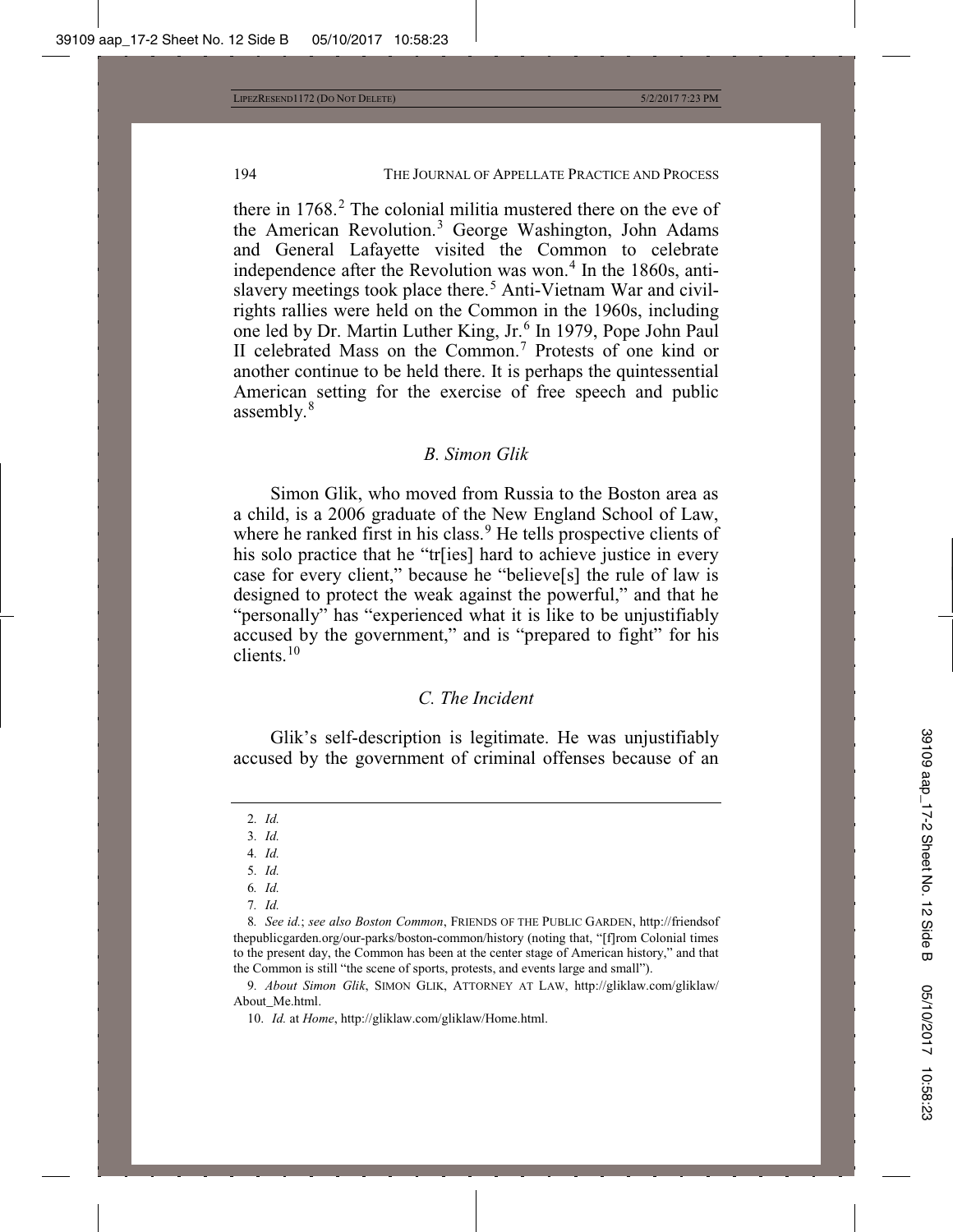incident that occurred on the Boston Common while he was walking nearby on the evening of October 1, 2007.<sup>11</sup>

On that night, he noticed three police officers arresting a young man on the Common.<sup>12</sup> Then he heard a bystander say something that sounded to him like "You are hurting him, stop."<sup>13</sup> Concerned that the officers were using excessive force to make the arrest, Glik stopped roughly ten feet away from the officers and began recording video footage of the arrest on his cell phone.<sup>14</sup>

After placing the suspect in handcuffs, one of the officers turned to Glik and said, "I think you have taken enough pictures."<sup>15</sup> Glik replied, "I am recording this. I saw you punch him."<sup>16</sup> An officer then approached Glik and asked if his cell phone recorded audio.<sup>17</sup> When Glik said yes, the officer arrested him for unlawful audio recording in violation of the Massachusetts wiretap statute.<sup>18</sup> Glik was taken in cuffs to the South Boston police station.<sup>19</sup> In the course of booking, the police confiscated his cell phone and a computer flash drive and held them as evidence.<sup>20</sup> Later, the police added charges for disturbing the peace and aiding in the escape of a prisoner to the wiretap offense.<sup>21</sup>

## III. GLIK IN COURT

## *A. Proceedings Below*

The prosecution did not go well for the Commonwealth. It immediately dismissed the charge of aiding in the escape of a prisoner, acknowledging lack of probable cause.<sup>22</sup> In February

- 12*. Id.*
- 13*. Id.*
- 14*. Id.* at 79–80.
- 15*. Id.* at 80.
- 16*. Id.*
- 17*. Id.*
- 18*. Id.*
- 19*. Id.*
- 20*. Id.*
- 21. *Id.*
- 22*. Id.*

<sup>11</sup>*.* Glik v. Cunniffe, 655 F.3d 78, 79 (1st Cir. 2011).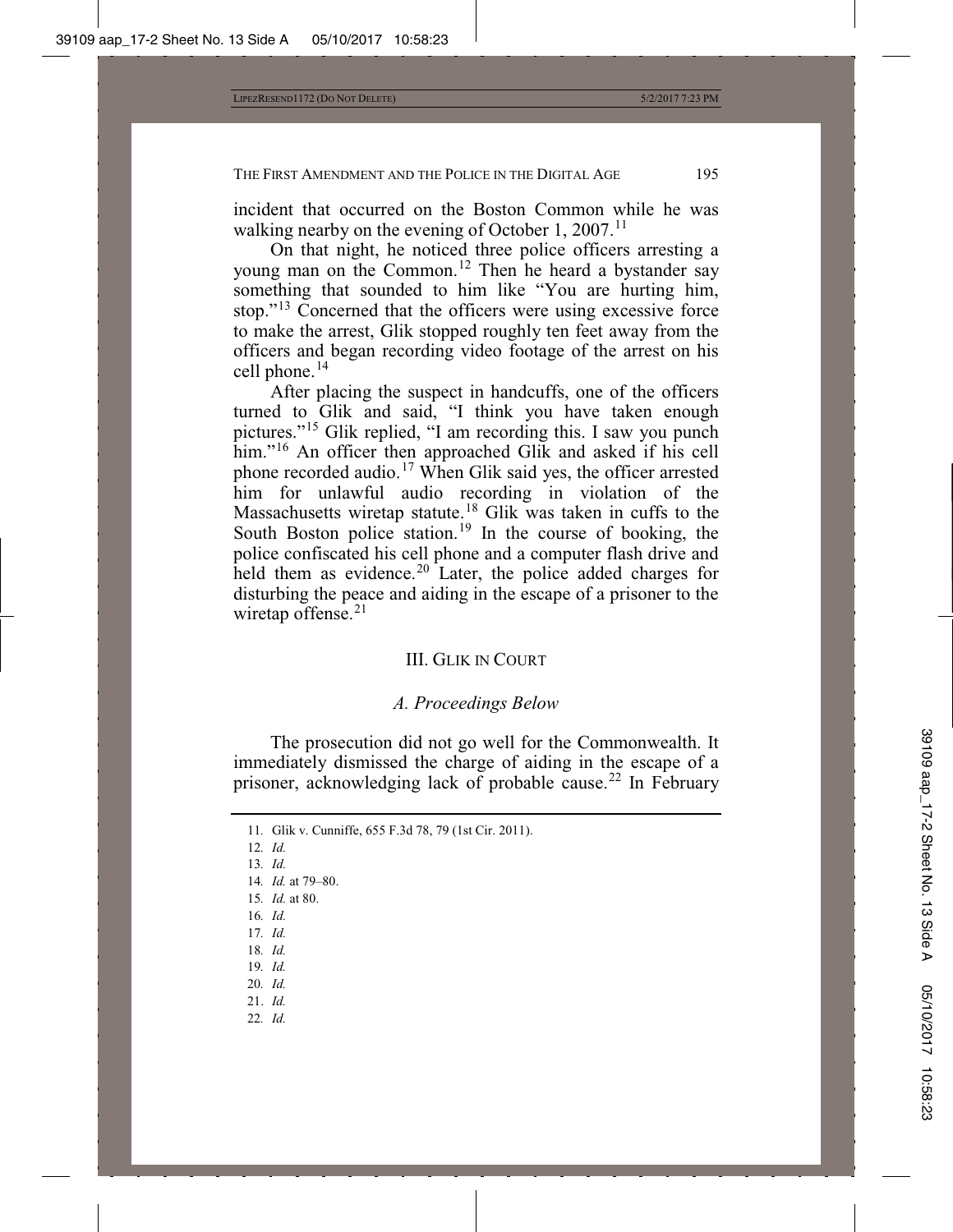2008, in response to Glik's motion to dismiss, a Boston municipal judge disposed of the disturbing-the-peace charges, ruling that "the fact that 'the officers were unhappy they were being recorded during an arrest ... does not make a lawful exercise of a First Amendment right a crime.'"<sup>23</sup> He also dismissed the wiretap charge, finding no probable cause to support it. The law requires a secret recording, and the officers admitted that Glik had used his cell phone openly and in plain view to obtain the video and audio recording.<sup>24</sup>

Glik then filed an internal-affairs complaint with the Boston Police, but the Department declined to investigate his complaint or take any disciplinary action against the arresting officers.<sup>25</sup> That stonewalling prompted Glik to file a  $\S$  1983 action against the arresting officers and the City in February 2010, claiming violations of his First and Fourth Amendment rights. $^{26}$ 

Asserting qualified immunity, the defendant officers moved to dismiss because, in their words, it was "not well-settled that [Glik] had a constitutional right to record the officers."<sup>27</sup> The trial judge denied their motion, concluding that "in the First Circuit . . . the First Amendment right to publicly record the activities of police officers on public business is established."<sup>28</sup>

The defendants appealed immediately, which brought the case to the First Circuit.<sup>29</sup> Glik's lawyer enlisted the help of the ACLU to protect the district court's ruling on appeal. Glik's First Amendment claim that he had a right to record the arrest had broad implications,<sup>30</sup> which prompted media and other

28*. Id.* (quoting district court's opinion).

30. Although Glik's Fourth Amendment claim was also important, it turned on the particulars of the Massachusetts wiretap statute and was consequently of less interest to those associated with the amicus briefs.

<sup>23</sup>*. Id.* (quoting the Boston Municipal Court).

<sup>24</sup>*. Id.*

<sup>25</sup>*. Id.*

<sup>26</sup>*. Id.*

<sup>27</sup>*. Id.* (quoting defendants' argument).

<sup>29.</sup> As an exception to the final judgment rule, there is a right to appeal from the denial of a motion to dismiss on qualified immunity grounds, given that one purpose of the immunity is the protection of government officials from the burden of trial. *See* Mitchell v. Forsyth, 472 U.S. 511, 526–27 (1985) (explaining that qualified immunity "is an *immunity from suit* rather than a mere defense to liability; and . . . it is effectively lost if a case is erroneously permitted to go to trial" (emphasis in original)).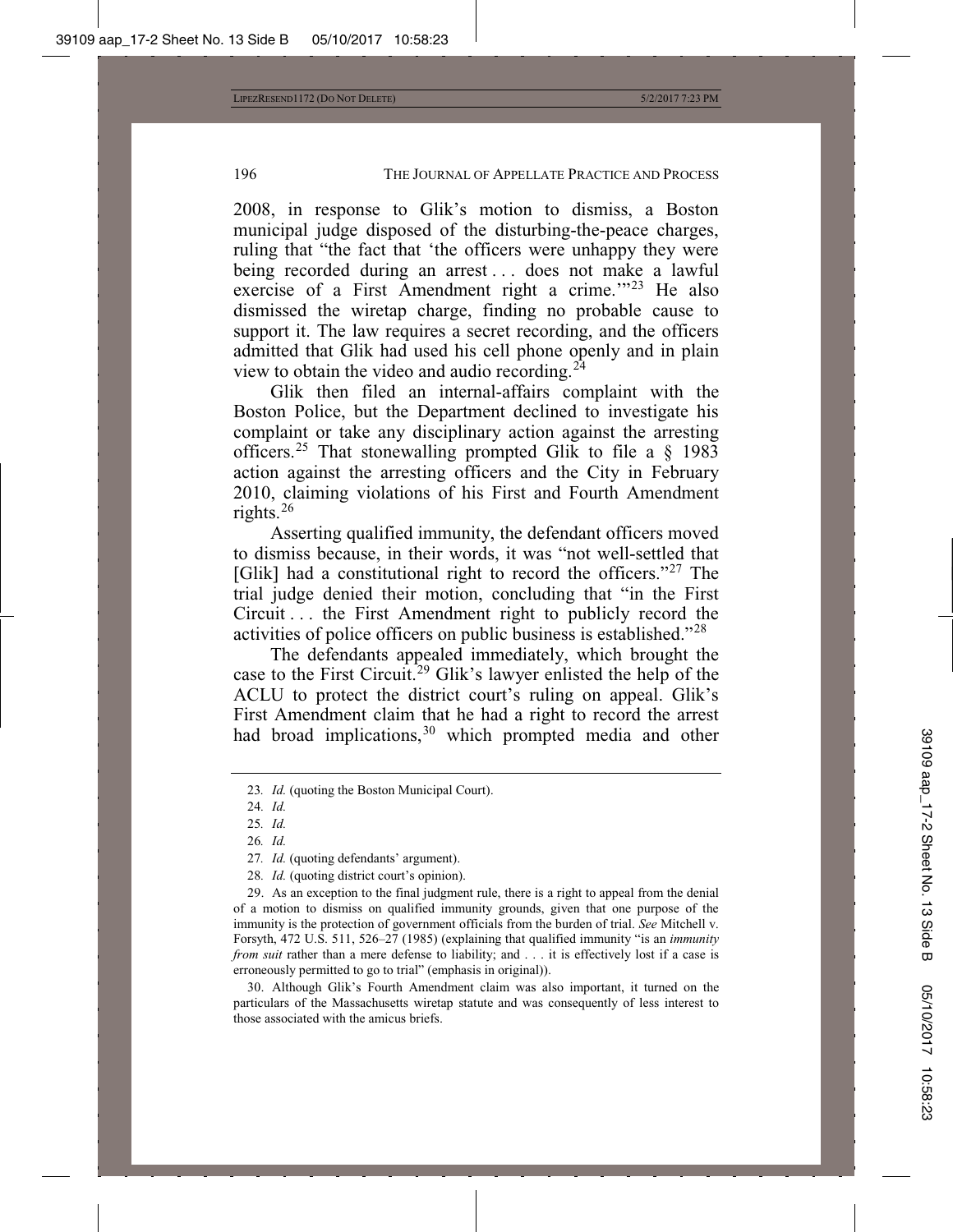organizations from around the country to file amicus briefs on his behalf. $31$ 

#### *B. At the First Circuit*

## *1. Qualified Immunity*

On appeal, the officers continued to rely on qualified immunity—a difficult doctrine. Indeed, if I had to identify one issue that has consumed more of my time than any other on the Court of Appeals, it would be qualified immunity. Its purpose can be stated in deceptively simple terms. The doctrine protects government officers from damages liability, and often from a trial itself, by

balanc[ing] two important interests—the need to hold public officials accountable when they exercise power irresponsibly and the need to shield officials from harassment, distraction, and liability when they perform their duties reasonably.<sup>32</sup>

Thus, in *Glik* as in every qualified-immunity case, the court faced two questions:

- whether the facts alleged by the plaintiff made out a violation of a constitutional right; and
- whether that right was clearly established at the time of the defendants' alleged violation, such that the

<sup>31.</sup> Corrected Brief for Amici Curiae Berkeley Copwatch et al., in Support of Plaintiff-Appellee Simon Glik and Affirmance of the Ruling Below, *Glik v. Cunniffe*, 2011 WL 959479 (1st Cir. Feb. 8, 2011) (No. 10-1764) (indicating that Communities United against Police Brutality, Justice Committee, Milwaukee Police Accountability Coalition, Nodutdol for Korean Community Development, and Portland Copwatch joined brief); Brief for Citizen Media L. Project et al., as Amici Curiae in Support of Plaintiff-Appellee, *Glik v. Cunniffe*, 2011 WL 494310 (1st Cir. Jan. 27, 2011) (No. 10-1764) (indicating that Dow Jones & Company, Inc., Gatehouse Media, Inc., Globe Newspaper Company, Inc., the Massachusetts Newspaper Publishers Association, Metro Corp., NBC Universal, Inc., New England Newspaper and Press Association, Inc., the New York Times Company, Newspapers of New England, Inc., the Online News Association, and the Reporters Committee for Freedom of the Press joined brief).

<sup>32</sup>*. Glik*, 655 F.3d at 81 (quoting Pearson v. Callahan, 555 U.S. 223, 231 (2009)).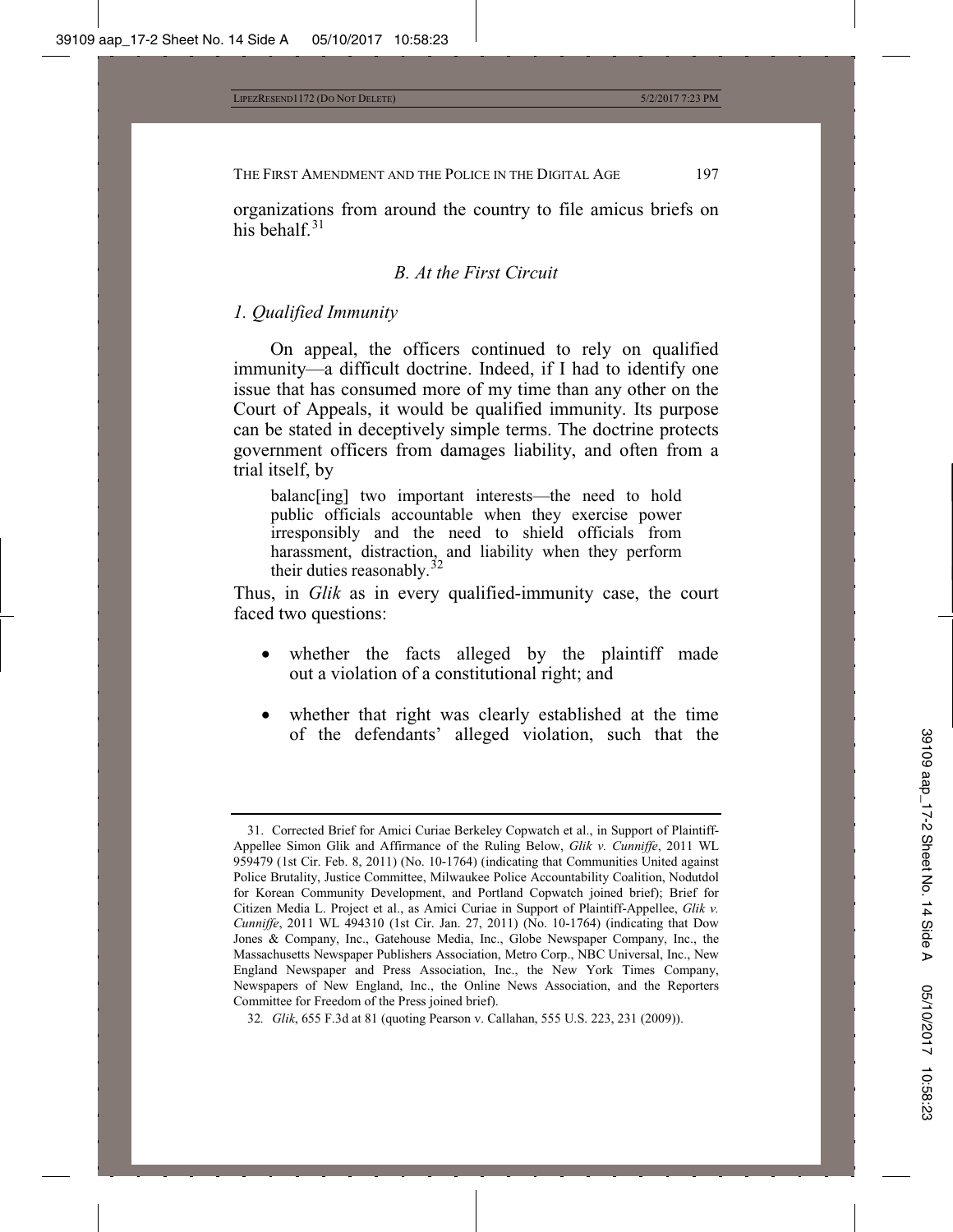officers should have known that what they did was wrong. $33$ 

If the answer to either question was no, the officers prevailed. Thus, the "clearly established" inquiry adds a second layer of protection for government officials like the officers in *Glik*. If the law was not clear when they acted, we do not want to penalize them for taking actions that they reasonably could have believed were proper.

But this clearly established standard accounts for much of the difficulty in qualified-immunity cases. The analysis must be situation specific. In every case, the reviewing court must ask whether an officer confronted with the particular facts alleged by the plaintiff would have understood that the conduct at issue violated a constitutional right. Without that specificity, the theory goes, government officials will not have fair warning that they are behaving unlawfully. That fair warning comes from judicial precedents establishing constitutional rights. This requirement accounts for another challenge in qualifiedimmunity law: the temptation for judges to avoid answering a difficult constitutional question when it is easier simply to say that the constitutional right was not clearly established at the pertinent time. In other words, if the right being claimed by the plaintiff was not clearly established when the government officials acted, those officials are entitled to qualified immunity even if the judges conclude that their behavior violated the plaintiff's constitutional rights.<sup>34</sup>

Avoiding the constitutional question makes some sense if the judges on a panel disagree about whether a constitutional violation occurred, but do agree that the right was not clearly established at the relevant time. It is a prudent use of judicial resources to choose the consensus course. On the other hand, if judges constantly avoid the underlying constitutional question, no "clearly established" law will ever develop. Aware of the two-pronged qualified-immunity inquiry, the police officers in

<sup>33</sup>*. Id*.

<sup>34</sup>*. See* Pearson v. Callahan, 555 U.S. 223, 236 (2009) (holding that courts need not decide the first and second prongs of the qualified-immunity inquiry in sequence, but should instead decide "which of the two prongs of the qualified immunity analysis should be addressed first in light of the circumstances in the particular case at hand").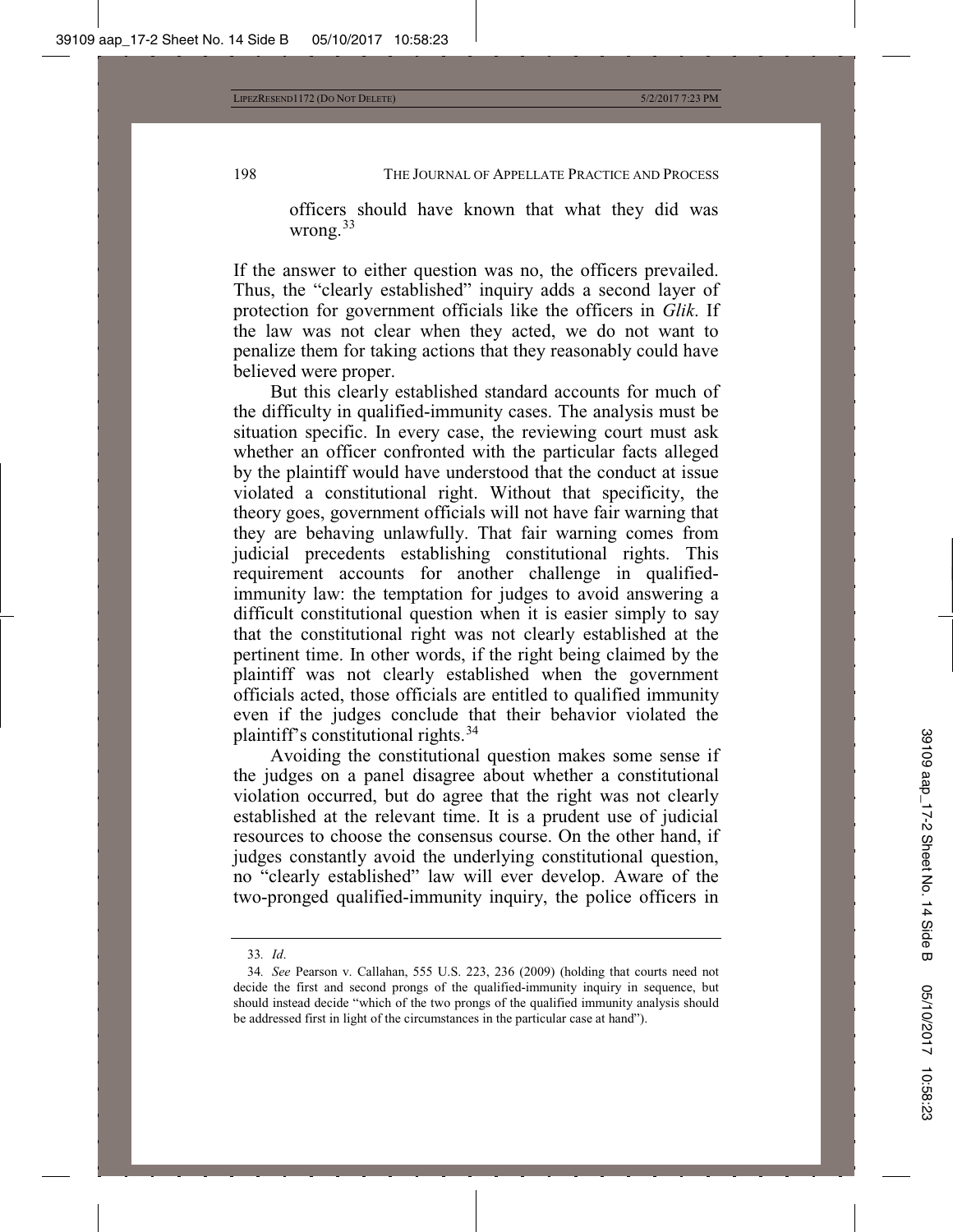*Glik* urged us to hold that any right to film police carrying out their duties in public, if it existed, was not clearly established when Glik was arrested. My colleagues and I rejected that approach. We understood the importance of first answering the constitutional question.

## *2. The Constitutional Question*

By its terms, the First Amendment's proscription on laws "abridging the freedom of speech, or of the press," says nothing about the gathering or dissemination of information by the public.<sup>35</sup> But the Supreme Court long ago established that "the First Amendment goes beyond protection of the press and the self-expression of individuals to prohibit government from limiting the stock of information from which members of the public may draw," and that there is "an undoubted right to gather news from any source by means within the law." $36$  With these principles in place, and citing cases from two other circuits supporting Glik's claim, we concluded that "[t]he filming of government officials engaged in their duties in a public place, including police officers performing their responsibilities, fits comfortably within these principles."<sup>37</sup> Noting the temptation of governmental authorities to repress or discourage opposition, we observed that this temptation is particularly problematic for "law enforcement officials, who are granted substantial discretion that may be misused to deprive individuals of their liberties."<sup>38</sup> The ability to collect information about their work could discourage such abuses.<sup>39</sup>

Then, again drawing on precedent, we made the important point that "the public's right of access to information is coextensive with that of the press."<sup>40</sup> Indeed, in an observation confirmed by current events, we said that changes in technology had blurred the lines between private citizen and journalist:

<sup>35.</sup> U.S. CONST. amend. I.

<sup>36</sup>*. Glik*, 655 F.3d at 82 (quoting First Nat'l Bank v. Bellotti, 435 U.S. 765, 783 (1978), and Houchins v. KQED, Inc., 438 U.S. 1, 11 (1978)) (internal quotation marks omitted).

<sup>37</sup>*. Id.*

<sup>38</sup>*. Id.*

<sup>39</sup>*. Id.* at 82–83.

<sup>40</sup>*. Id.* at 83.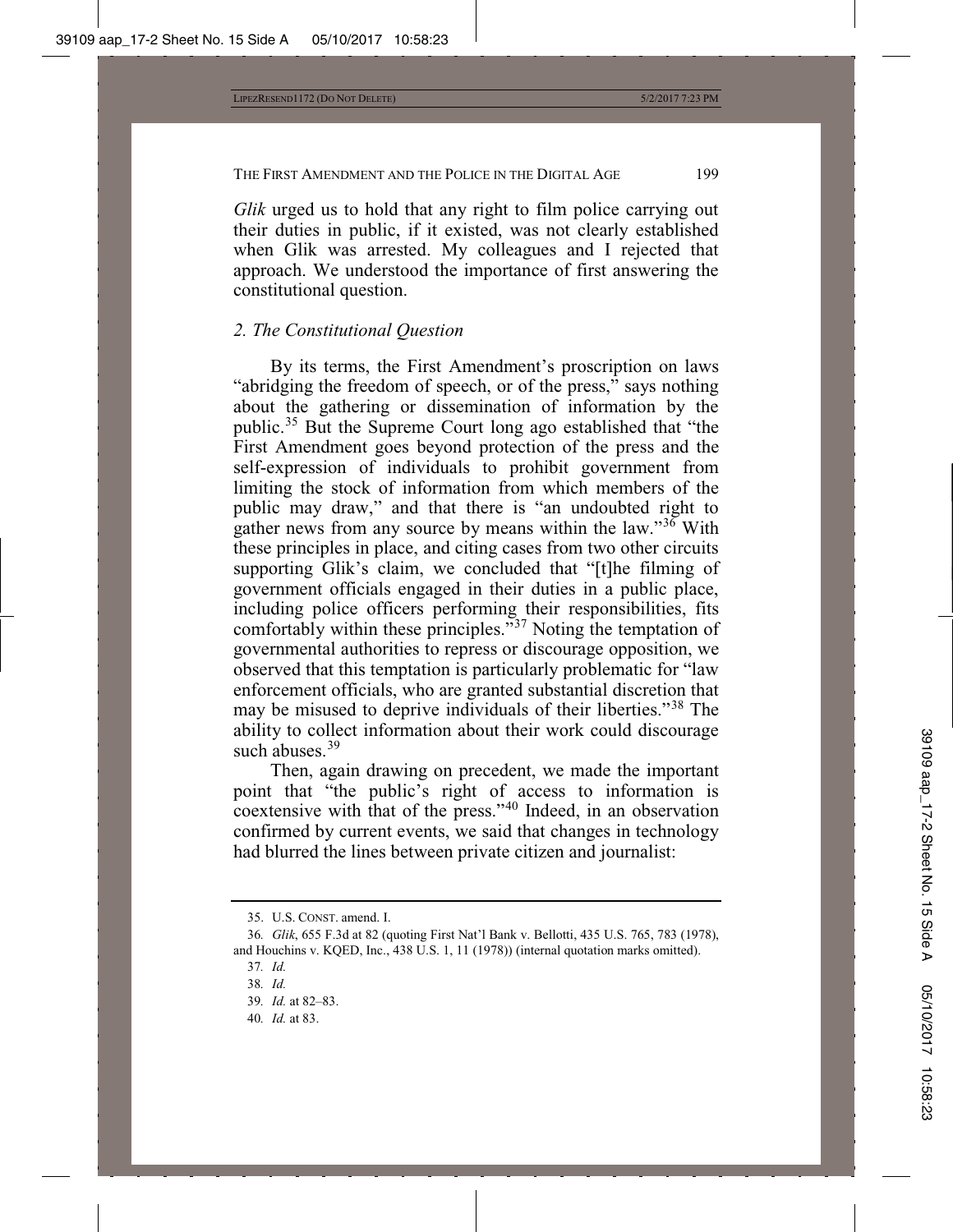The proliferation of electronic devices with video-recording capability means that many of our images of current events come from bystanders with a ready cell phone or digital camera, rather than a traditional film crew, and news stories are now just as likely to be broken by a blogger at her computer as a reporter at a major newspaper.<sup>41</sup>

## *3. "Clearly Established" Law*

Having decided that Glik had a First Amendment right to record the arrest, we then had to decide if the law supporting that right was clearly established in the First Circuit at the time of his arrest. As one might expect, there is an important connection between the constitutional question and the clearly established question. If there is abundant law supporting the conclusion that the conduct of government officials violated the Constitution, the clearly established question becomes much easier to answer in the affirmative.

I would not say that we found abundant law in *Glik* supporting the right to record. There were the general First Amendment principles about the right to gather information on the work of government officials, available both to journalists and private citizens. There were the two decisions—one by the Eleventh Circuit and the other by the Ninth—concluding, with scant analysis, that an individual has a First Amendment right to record police conduct in public places.<sup>42</sup> And, importantly, there was a First Circuit precedent that said, again with scant analysis, that a self-styled journalist, arrested for filming members of a local commission in the hallway outside a public meeting, had been exercising a First Amendment right to film.<sup>43</sup> Although the appellant officers had cited two other federal court of appeals decisions holding that the right to film the work of police officers in public was not clearly established, one was an unpublished per curiam with no precedential force, and the other involved a traffic stop, characterized by the court as an inherently dangerous situation in which police officers face

<sup>41</sup>*. Id.* at 84.

<sup>42</sup>*. See id.* at 83 (referring to Smith v. City of Cumming, 212 F.3d 1332 (11th Cir. 2000), and Fordyce v. City of Seattle, 55 F.3d 436 (9th Cir. 1995)).

<sup>43</sup>*. See id.* (citing and discussing Iacobucci v. Boulter, 193 F.3d 14 (1st Cir. 1999)).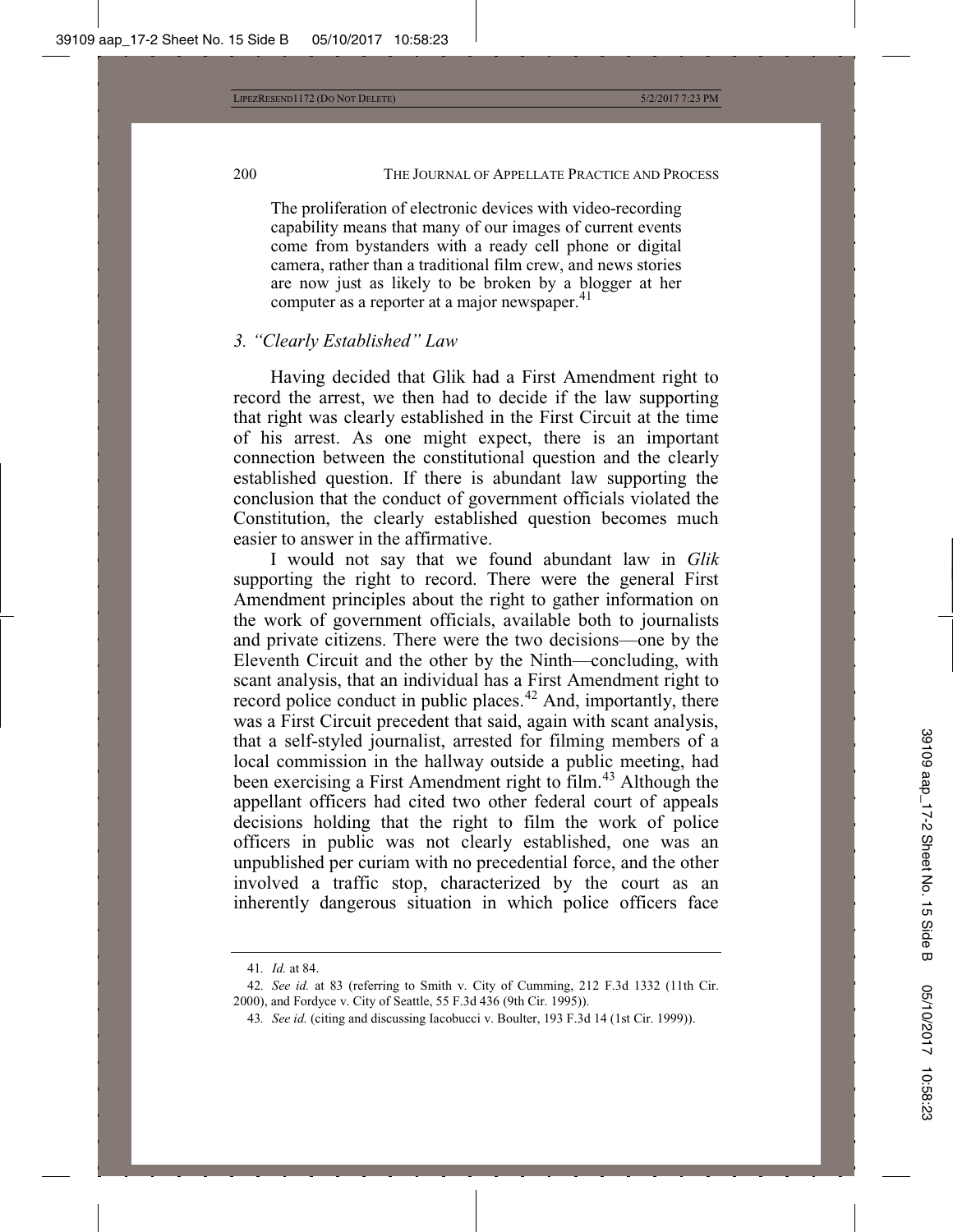particular risk.<sup>44</sup> That description did not apply to the arrest on the Boston Common.<sup>45</sup>

The question, then, was whether these principles and cases would together have given fair warning to reasonable members of the Boston Police that Glik had a First Amendment right to film their conduct on the Common. If so, they would not be entitled to immunity for their unconstitutional conduct in arresting Glik.

In answering this fair-warning question, we found notable the brevity of the analysis in our hallway-filming case and in the two other cases agreeing that the First Amendment provides a right to film the public conduct of government officials. As we saw it, "[t]his terseness implicitly speaks to the fundamental and virtually self-evident nature of the First Amendment's protection in this area."<sup>46</sup> We also gave considerable weight to the clear language in our hallway-filming precedent, which stated that, because the plaintiff's journalistic activities "were peaceful, not performed in derogation of any law, and done in the exercise of his First Amendment rights, [the officer] lacked the authority to stop them."<sup>47</sup>

We therefore disagreed with the officers' assertion that, at the time of Glik's arrest, there was no clearly established First Amendment right in the First Circuit to record police officers carrying out their public duties. Rather, our own precedent and the self-evident nature of the First Amendment right at issue led us to conclude that "the state of the law at the time of [Glik's

<sup>44</sup>*. Id.* at 85 (distinguishing Szymecki v. Houck, 353 F. App'x 852 (4th Cir. 2009), and Kelly v. Borough of Carlisle, 622 F.3d 248 (3d Cir. 2010)).

<sup>45.</sup> *Id.* (pointing out that "a traffic stop is worlds apart from an arrest on the Boston Common in the circumstances alleged" in *Glik*). However, a panel of our court subsequently applied the First Amendment principles of *Glik* to a traffic stop on a New Hampshire highway:

Those First Amendment principles apply equally to the filming of a traffic stop and the filming of an arrest in a public park. In both instances, the subject of filming is "police carrying out their duties in public" . . . . A traffic stop, no matter the additional circumstances, is inescapably a police duty carried out in public. Hence, a traffic stop does not extinguish an individual's right to film.

Gericke v. Begin, 753 F.3d 1, 8 (2014) (citation omitted).

<sup>46</sup>*. Glik*, 655 F.3d at 85.

<sup>47.</sup> *Id.* at 83 (quoting *Iacobucci*, 193 F.3d at 25).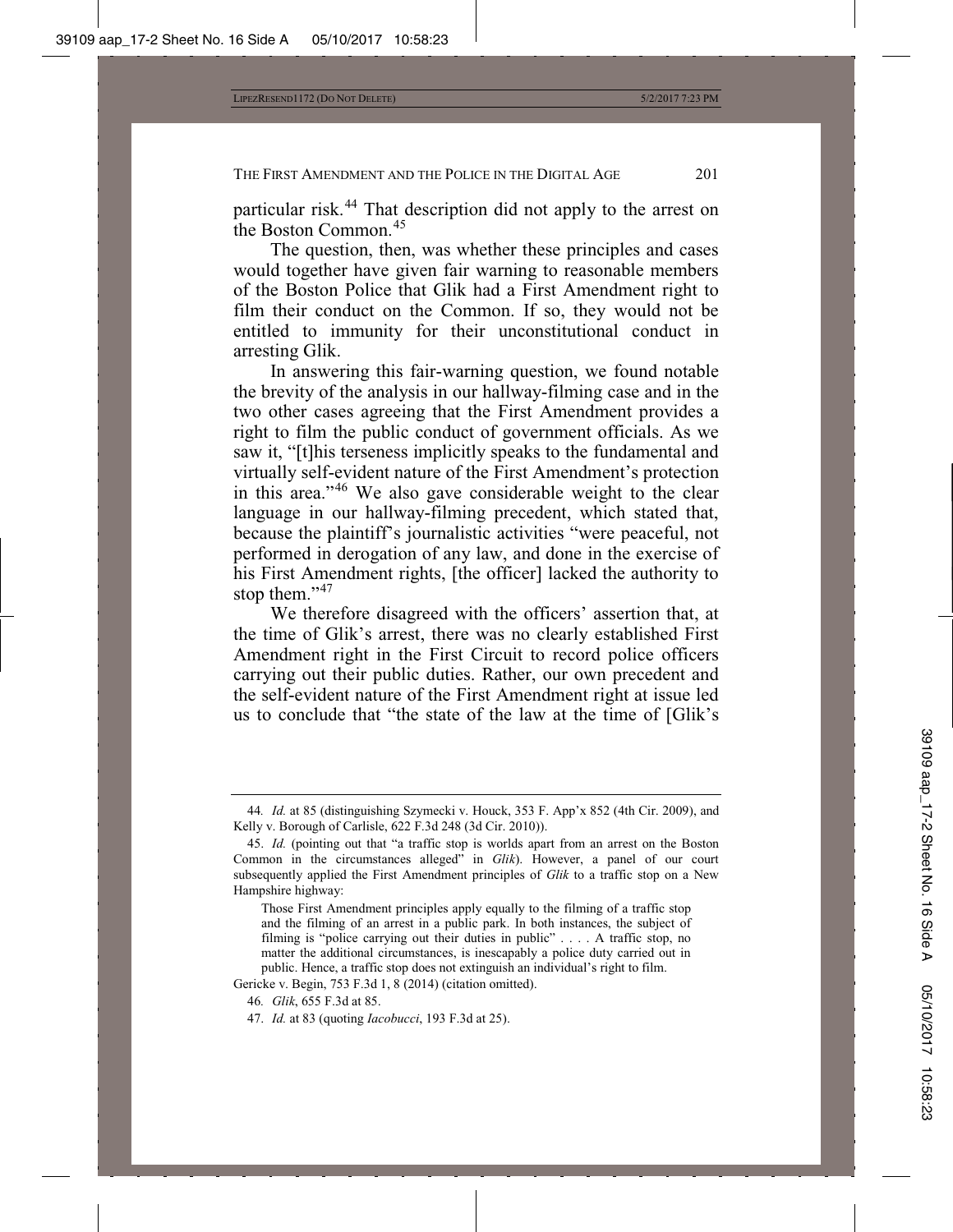arrest] gave the [police officers] fair warning that [their] particular conduct was unconstitutional."<sup>48</sup>

#### III. REACTION TO *GLIK*

#### *A. Media Response*

There was immediate recognition of the importance of the *Glik* decision. The New York Times editorial board described it as "a strong opinion" protecting the right to videotape the activities of police officers in public.<sup>49</sup> As the Times put it, "[t]he officers tried to turn Mr. Glik's exercise of his rights into a crime," but "[b]y turning his cell phone camera on them, he held them accountable for their conduct."<sup>50</sup>

Law journals and media bloggers took note of *Glik* too, emphasizing its importance in establishing that there was now a clear constitutional right to record the public activities of the police.<sup>51</sup> As one media commentator put it:

The *Glik* case was sort of a turning point, because it was a very clear opinion. The First Circuit really grounded its recognition of this First Amendment right in a long tradition of First Amendment activity in public places: use of public parks, observing government officials. And so it was a very powerful statement that yes, we should be recognizing this right. And other courts started to pick up on that.<sup>52</sup>

Indeed, within months of *Glik*'s issuance, the Seventh Circuit, citing *Glik* in a lengthy decision, recognized the First Amendment right to record police conduct in public places.<sup>53</sup>

52*. The Right to Record Police*, WNYC—ON THE MEDIA (Apr. 17, 2015), http://www .wnyc.org/story/right-record-police/ (providing transcript of host Bob Garfield's on-air conversation with Jeff Hermes, deputy director of the Media Law Resource Center).

53*.* ACLU of Ill. v. Alvarez, 679 F.3d 583, 597–601 (7th Cir. 2012). Judge Posner dissented from the panel opinion, worried that "[a] fine line separates 'mere' recording of a

<sup>48.</sup> *Id.* at 85 (quoting Maldonado v. Fontanes, 568 F.3d 263, 269 (1st Cir. 2009)).

<sup>49.</sup> Editorial, *A Vital Liberty*, NYTIMES.COM (Sept. 1, 2011), http://www.nytimes.com/ 2011/09/02/opinion/a-vital-liberty.html.

<sup>50</sup>*. Id.*

<sup>51</sup>*. See, e.g.*, Rebecca G. Van Tassell, Note, *Walking a Thin Blue Line: Balancing the Citizen's Right to Record Police Officers Against Officer Privacy*, 2013 B.Y.U. L. REV. 183, 192–93.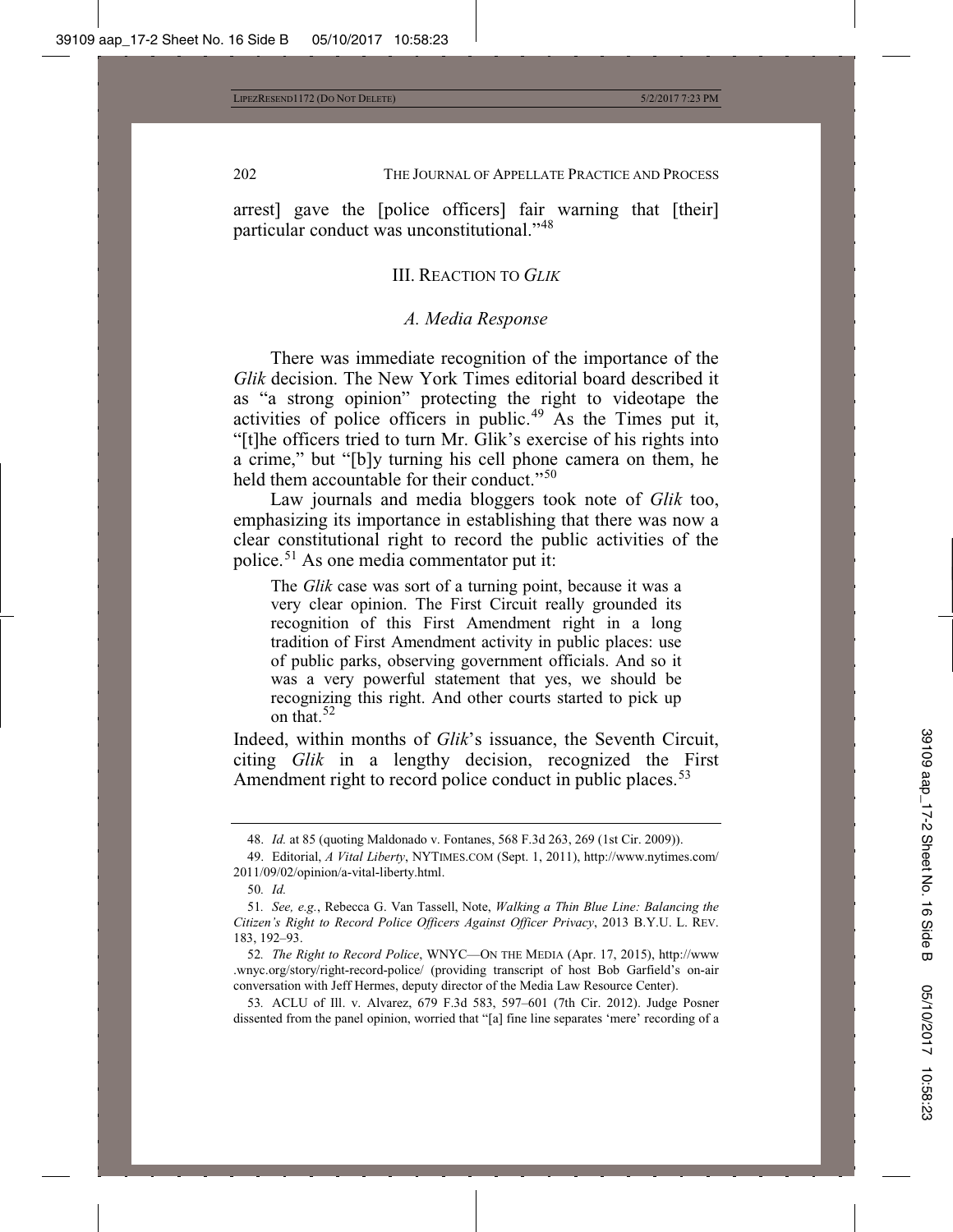There was also recognition of *Glik's* implications for the role of the citizen journalist recording the work of the police, a phenomenon that began as early as two decades ago with the police beating of Rodney King in Los Angeles.<sup>54</sup> The video of that assault transfixed the country because of the brutality it recorded and its novelty. We saw the beating only because of the happenstance of a Sony Handycam—hardly a ubiquitous item at the time—in the hands of someone who witnessed the encounter, recorded it, and then, sensing the significance of what he had seen, sent his tape to a local television station.<sup>55</sup> *Glik*, as we noted in the panel opinion, was decided in the smart-phone era. It is no longer happenstance that someone like Simon Glik has the tools needed to become a citizen journalist exposing what he believes is police misconduct. The right to record articulated in *Glik*, and the technology that now makes it easier to exercise that right, have fundamentally changed the nature of policing in this country.

#### *B. Police Response*

#### *1. Increased Public Recording Capacity: Cell Phone Cameras*

Traditionally, the police have not welcomed challenges to their authority. A now-classic 1959 study of the exercise of police power in New York City showed that any criticism on the street of a police officer's conduct was invariably interpreted as "an offensive challenge to the officer personally, as well as to his authority."<sup>56</sup> If an agitated citizen visibly wrote down an

55*. Id.*

police-citizen encounter (whether friendly or hostile) from obstructing police operations by distracting the officers and upsetting the citizens they are speaking with." *Id.* at 611 (Posner, J., dissenting).

<sup>54.</sup> Daniel Victor & Mike McPhate, *Critics of Police Welcome Facebook Live and Other Tools to Stream Video*, NYTIMES.COM (July 7, 2016), https://www.nytimes.com /2016/07/08/us/critics-of-police-welcome-facebook-live-and-other-tools-to-stream-video.ht ml (noting improvements in personal video-recording technology since the King recording and the recent development of web-based live-streaming services, but noting too that even a live video does not necessarily capture every nuance of the story behind a particular incident).

<sup>56.</sup> PAUL G. CHEVIGNY, POLICE POWER: POLICE ABUSES IN NEW YORK CITY 99 (1st ed. 1969) ("Criticism of a policeman's handling of a situation, for example, is interpreted as an extremely offensive challenge to the officer personally, as well as to his authority.").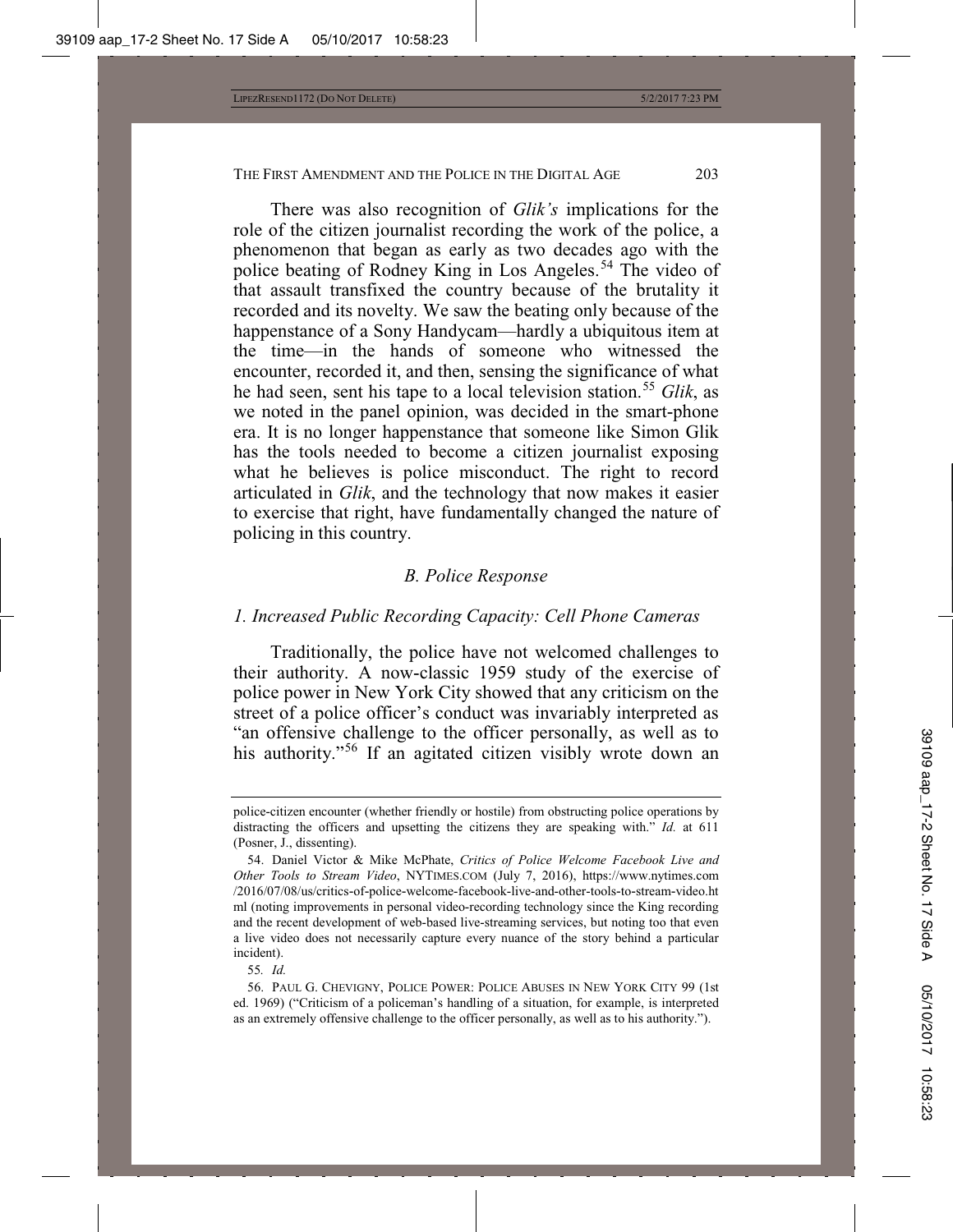officer's shield number, the result was often an arrest for interfering with a police officer or disorderly conduct.<sup>57</sup> What happened to Simon Glik on the Boston Common was a modernday version of that phenomenon—the invocation of a wiretapping statute to deter the use of modern technology to record the work of the police.

We described in *Glik* the substantial discretion granted to police officers.<sup>58</sup> As one team of scholars has put it, "police work remains essentially reactive, essentially unsupervised at critical moments, and essentially dependent upon the judgment of the officer on the scene."<sup>59</sup> This discretion makes the work of police morally taxing, in the sense that the justification for the exercise of authority is often ambiguous. $60$  Even the issuance or non-issuance of a parking citation can become a moral question for a police officer. "Is the officer being even handed? Should he recognize extenuating circumstances? Should she give someone a break if it is deserved?"<sup>61</sup> Moreover, police officers are the public officials most likely to interact with the public.<sup>62</sup> And our laws empower them to use force, sometimes even deadly force, in those interactions.

Yet we also expect police officers to use force in a manner that complies with the law and the Constitution. Put differently, we expect the police to "maintain order through coercive force,

<sup>57</sup>*. Id.* at 99–102. Indeed "[t]he recording of his shield number is one of the most threatening of all actions to a policeman, because, apart from the fact that he interprets it as an act of defiance, it implies that, justifiable or not, his behavior is about to be called to the attention of his superiors." *Id.* at 103.

<sup>58</sup>*. Glik*, 655 F.3d at 82 (pointing out that "law-enforcement officials . . . are granted substantial discretion" while also noting that "it may be misused," and acknowledging that the Supreme Court had in another context recognized the public interest in the "responsible exercise" of police and prosecutorial discretion (citation omitted)).

<sup>59.</sup> HOWARD S. COHEN & MICHAEL FELDBERG, POWER AND RESTRAINT: THE MORAL DIMENSION OF POLICE WORK 4–5 (1991) (recognizing in addition that "police have a considerable range of discretion to carry out their work," that "[p]olicing can be a solitary job in which the officer makes decisions with little opportunity to discuss them with colleagues or supervisors before acting," and that "[i]n matters of morality, where written rules cannot provide guidance in decisionmaking, police officers stand pretty much on their own").

<sup>60</sup>*. Id.* at 11 (recognizing that "police are morally complex persons in morally taxing jobs," and suggesting that an understanding of this reality enables the public to appreciate works of fiction like the movie *Serpico*).

<sup>61</sup>*. Id.* at 13.

<sup>62</sup>*. See, e.g.*, *id.* at 6 (referring to the police as the "first line and most visible representation of government power").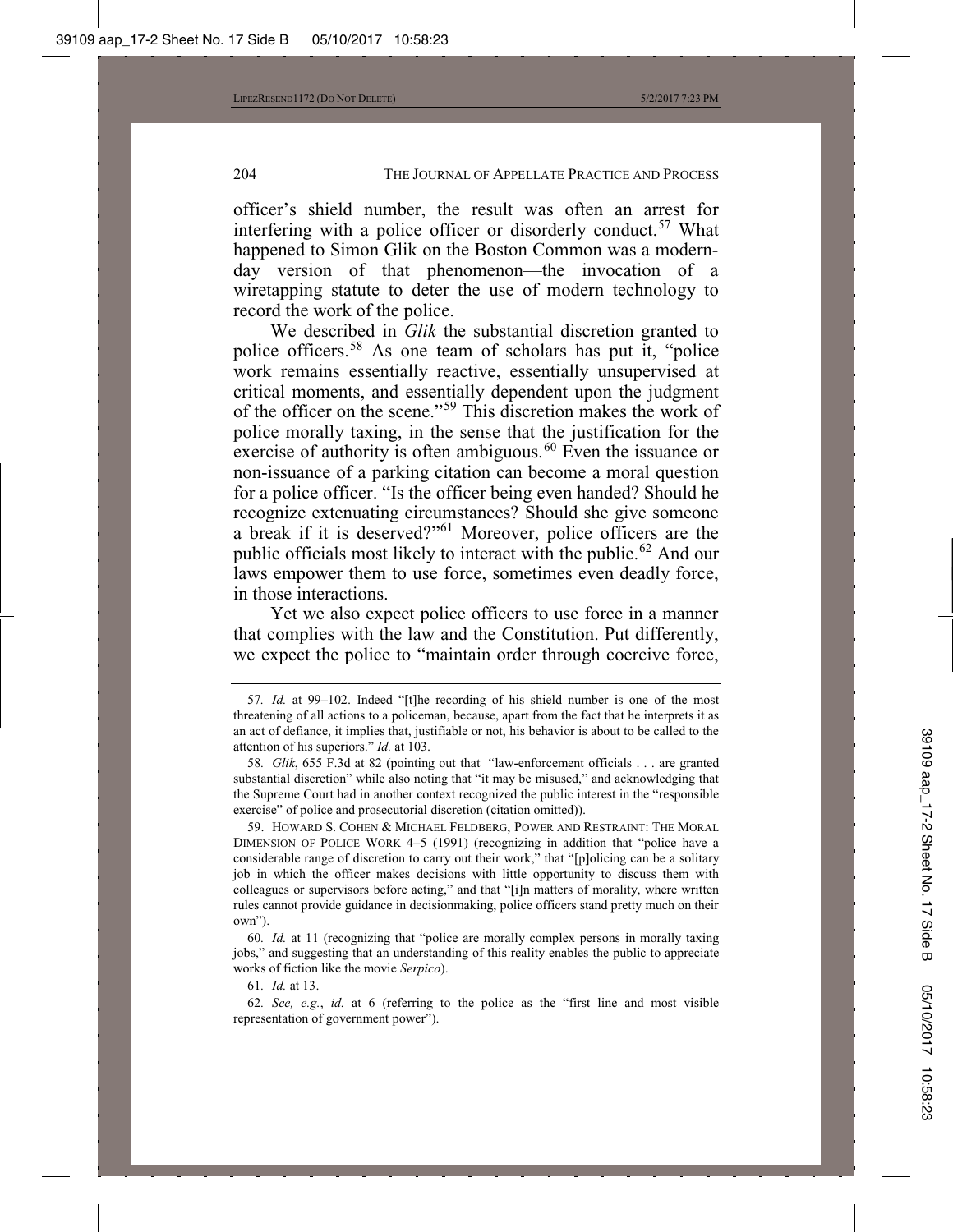on the one hand, and, on the other, to respect the rule of law, individual rights and the limits of government authority."<sup>63</sup> We understand that the police must often make judgments about the use of their authority under difficult circumstances. We understand the moral dilemmas that they sometimes face in making their decisions. But the stakes in their exercise of judgment are so high that we as citizens must insist that their work receive public scrutiny.

In *Glik*, we acknowledged both the burdens of this scrutiny for the police and its importance for our way of life. "[P]olice officers," we said, "are expected to endure significant burdens caused by citizens' exercise of their First Amendment rights."<sup>64</sup> Indeed, "[t]he freedom of individuals verbally to oppose or challenge police action without thereby risking arrest is one of the principal characteristics by which we distinguish a free nation from a police state."<sup>65</sup> The same restraint demanded of police officers in the face of "provocative and challenging speech,"<sup>66</sup> we said in *Glik*, "must be expected when they are merely the subject of videotaping that memorializes, without impairing, their work in public spaces."<sup>67</sup>

I must acknowledge that I now read with some uneasiness this statement in *Glik* that officers will now be "*merely* the subject of videotaping that memorializes, without impairing, their work in public spaces."<sup>68</sup> The focus of that statement was videotaping that records without impairing the performance of the duties of the police officers in circumstances comparable to Glik's arrest. Any discomfort that the police feel at being recorded in such circumstances does not qualify as impairment.<sup>69</sup> In this limited sense, the reference to "mere"

[a]n officer may freeze if he sees a journalist recording a conversation between the officer and a crime suspect, crime victim, or dissatisfied member of the public. He may be concerned when any stranger moves into earshot, or when he sees a recording device (even a cell phone, for modern cell phones are digital audio recorders) in the stranger's hand. To distract police during tense

<sup>63</sup>*. Id.*

<sup>64</sup>*. Glik*, 655 F.3d at 84.

<sup>65</sup>*. Id.* (quoting City of Houston v. Hill, 482 U.S. 451, 462–63 (1987)).

<sup>66</sup>*. Id.* (quoting *Hill*, 482 U.S. at 461).

<sup>67</sup>*. Id.*

<sup>68</sup>*. Id.* (emphasis added).

<sup>69.</sup> Judge Posner takes a different view in his dissent in *Alvarez*, believing that the act of recording itself does impair the work of the police. As he puts it,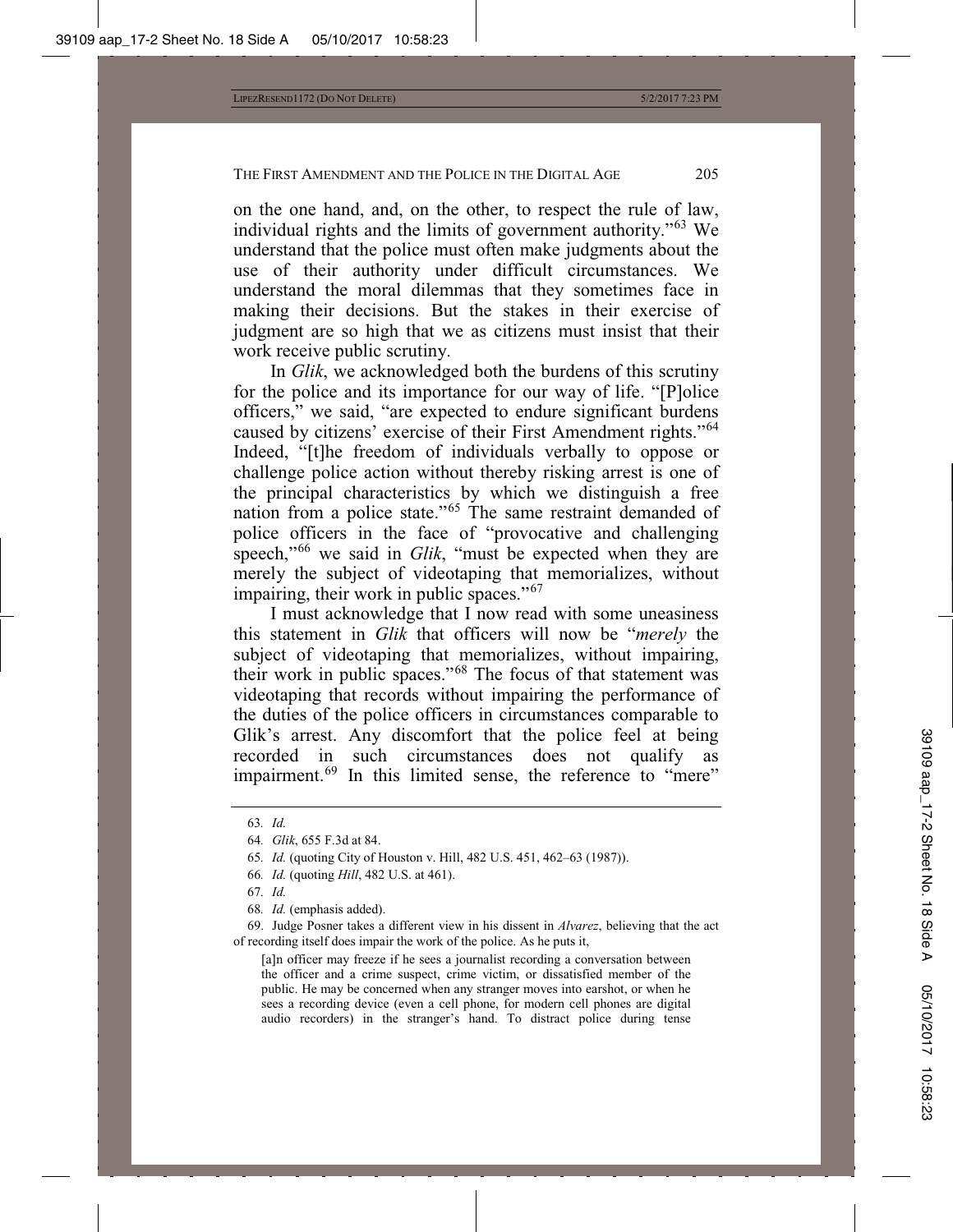videotaping was not problematic. But that reference understates the power of images, seen widely via television and social media, to magnify the consequences of one incident for the police and the public. Although this power of magnification does not affect the validity of the legal analysis in *Glik*, it has had a dramatic effect on the significance of the decision.

We see that significance in the intense debate over policing in black communities, where, as one reporter put it, children experience "the close-up views of violence, obviously traumatizing," that "are giving rise to a generation of young people who distrust authority, grow up well before their time and suffer nightmares that seem too real."<sup>70</sup> The filming of police conduct has brought a new urgency to that longsimmering issue and the wariness and suspicion it engenders. Congressman James Clyburn of South Carolina, one of the state's most prominent political figures, has urged young African-Americans to "keep your cell phones tuned up, keep the battery charged and don't hesitate to turn them on" if "that's what it's going to take for police officers to really think twice before pulling their weapons."<sup>71</sup> As of this writing, phone apps like "Cop Watch," "I'm Getting Arrested," and "Stop and Frisk Watch" are available, all with easy recording and upload capabilities so that, according to one commentator, "you don't have to fumble around with your device, which might provide probable cause for lethal force."<sup>72</sup> And with tools like Periscope and Facebook Live, "videos can be streamed even before an encounter is over, leaving no time for investigations or official statements."<sup>73</sup> The technology allowing citizens to record and publish events instantaneously has advanced markedly since the issuance of *Glik* six years ago.

*Alvarez*, 679 F.3d at 611–12.

encounters with citizens endangers public safety and undermines effective law enforcement.

<sup>70.</sup> Yamiche Alcindor, *What Children Endure In the Violent Collisions of Policing and Race*, N.Y. TIMES, July 10, 2016, at A14.

<sup>71.</sup> Clarence Page, *Think Twice Before You Pull Out Your Camera*, CHI. TRIBUNE, Apr. 21, 2015, http://www.chicagotribune.com/news/opinion/page/ct-cellphone-videos-policeperspec-0422-jm-20150421-column.html.

<sup>72.</sup> Jay Michaelson, *Who's Against Videotaping Police?* DAILY BEAST, Apr. 9, 2015, http://www.thedailybeast.com/articles/2015/04/09/who-s-against-videotaping-police.html.

<sup>73.</sup> Victor & McPhate, *supra* note 54, at A18.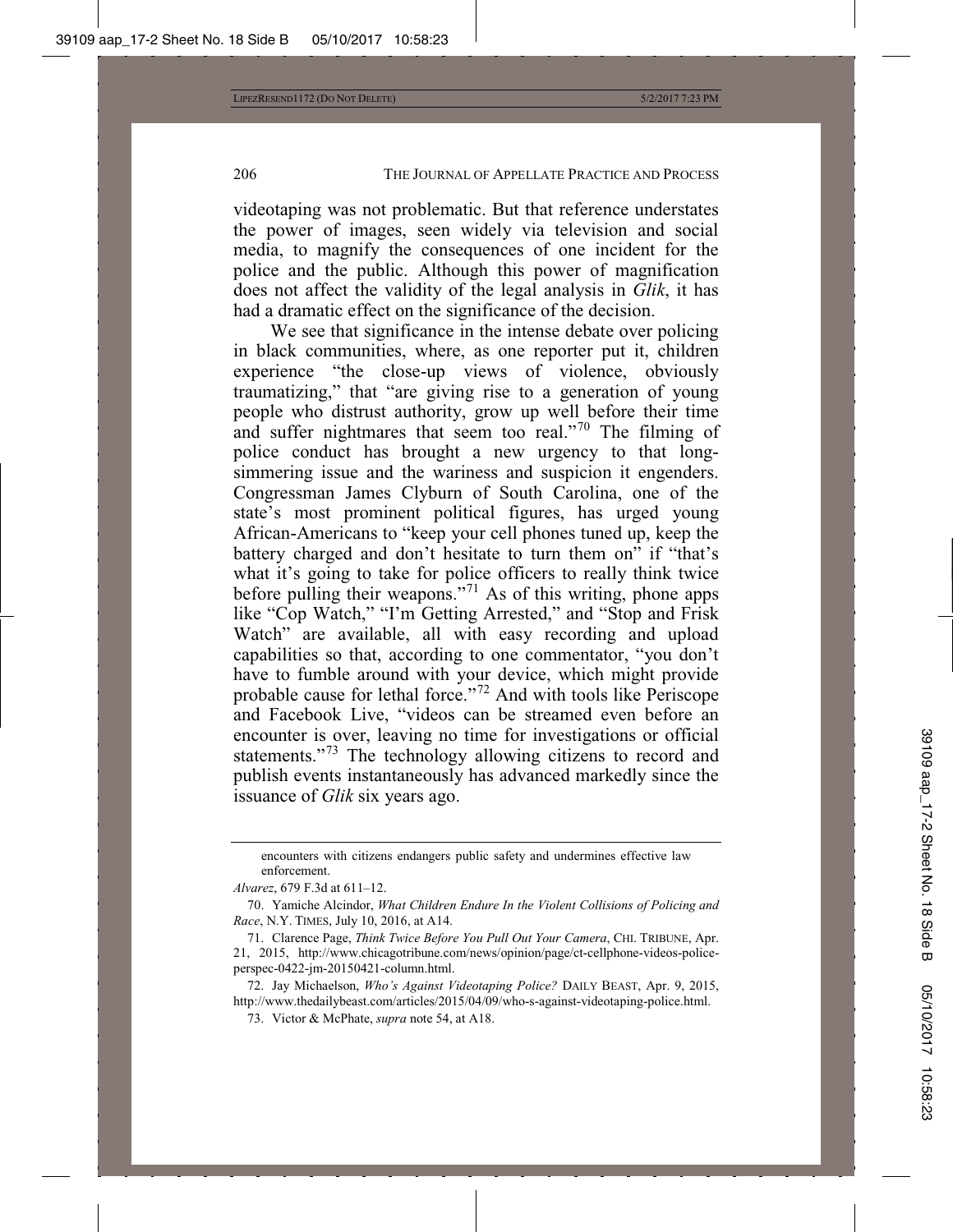This increased ability to film police conduct also has enormous courtroom implications. Traditionally, a trial has been the re-creation through courtroom testimony of an event that occurred in the outside world. Now, although testimony remains important, digital recording can bring that outside event directly into the courtroom to support or contradict the testimony. For a long time, commentators have noted that juries often exhibit a significant bias in favor of a police officer's version of events over that of a civil-rights plaintiff or a criminal defendant. But "[v]ideo footage often goes a long way in narrowing or eliminating this built-in credibility gap."<sup>74</sup> Put bluntly, in some cases, "[a] camera can mean that there is no ambiguity about what happened."<sup>75</sup>

Not surprisingly, many law-enforcement officers feel besieged by these capabilities. One officer in Los Angeles observed that

[a]ny time there is a traffic stop made, the cell phones come out . . . . The people taking them out have nothing to do with the incident, but they feel the need to videotape it. It's like they think, "I am not going to stand across the street. I am going to become part of the problem."<sup>76</sup>

Police warn too that a video does not always tell the full story, so it "can't be viewed as [if it were as reliable as] D.N.A. . . . It doesn't have that level of conclusiveness."<sup>77</sup> Yet the power of a video made during a police-involved shooting is undeniable. Drawing on a wartime analogy, one officer observes, "I think a lot of what people see creates shock and awe."<sup>78</sup> For many of the nation's 800,000 state and local law-enforcement officers, there is presently a wartime feel to their work. Following up on

<sup>74.</sup> Gregory T. Frohman, Note, *What Is and What Should Never Be: Examining the Artificial Circuit "Split" on Citizens Recording Official Police Action*, 64 CASE W. RES. L. REV. 1897, 1903–04 (2014).

<sup>75.</sup> Darryl Pinckney, *Black Lives and the Police*, N.Y. REV. OF BOOKS (Aug. 18, 2015), http://www.nybooks.com/articles/2016/08/18/black-lives-and-the-police/.

<sup>76.</sup> Michael Wilson & Michael Schwirtz, *In Week of Emotional Swings, Police Face a Dual Role: Villain and Victim*, NYTIMES.COM (July 9, 2016), www.nytimes.com/2016/07/ 10/nyregion/in-week-of-emotional-swings-police-face-a-dual-role-villain-and-victim.html?  $r=0$ .

<sup>77.</sup> Victor & McPhate, *supra* note 54, at A18.

<sup>78.</sup> Gillian Graham, *How It Looks . . . Behind the Badge*, ME. SUNDAY TELEGRAM, July 24, 2016, at A5.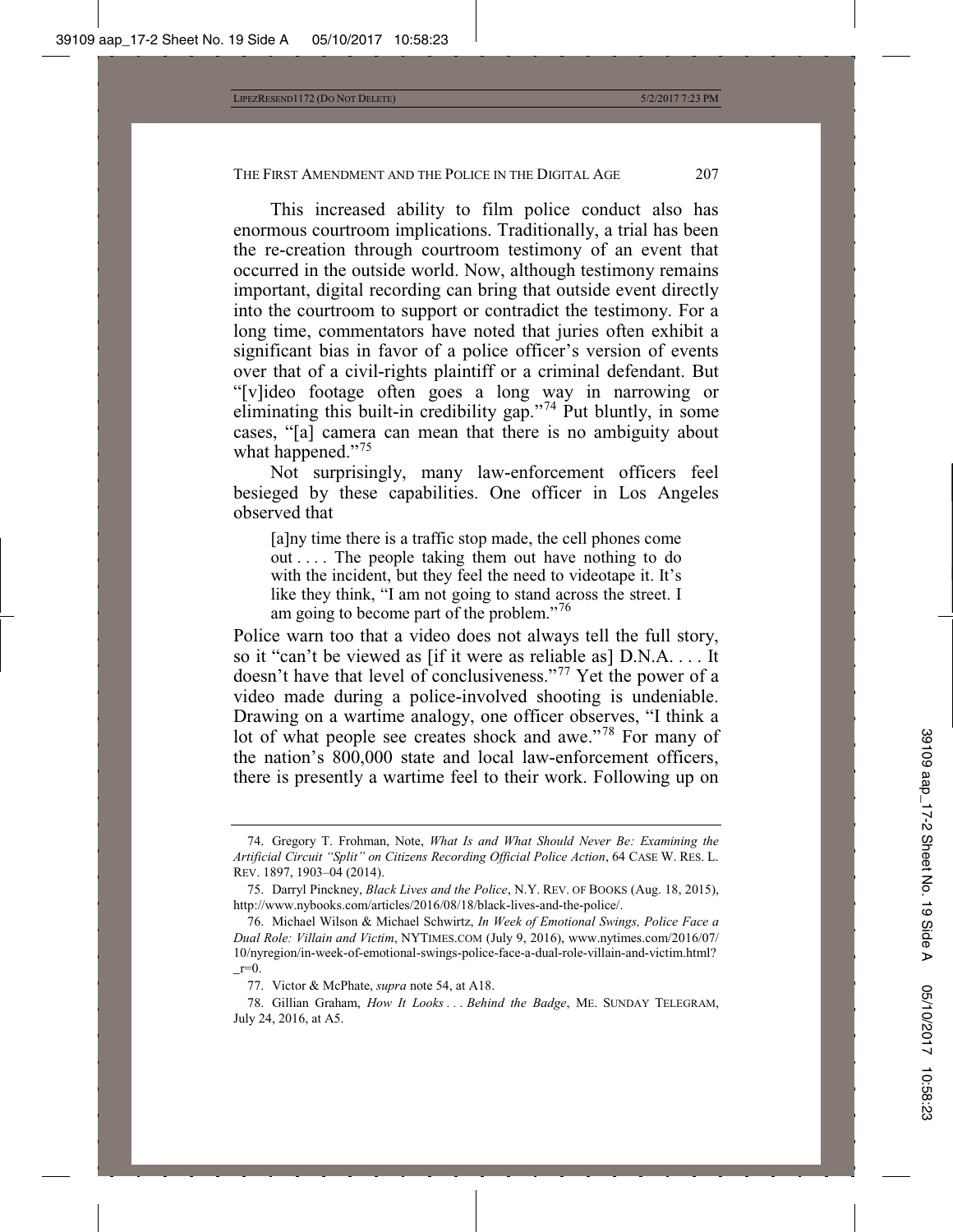then-recent police deaths in Baton Rouge and Dallas, a team of reporters noted that "[e]ven the most hardened veterans call this one of the most charged moments of policing they have experienced."<sup>79</sup>

## *2. Updated Police Equipment: Body Cameras*

Given the reality that video technology is both omnipresent among civilians and powerful, many police departments have moved from resisting the recording of their conduct by citizens to a growing inclination to place body cameras on themselves. One study indicates that body cameras or, in official jargon, "onofficer recording systems," are now used by about twenty-five percent of police agencies in the United States, and that eighty percent are at least evaluating their use.<sup>80</sup> Police unions have generally not opposed body cameras, believing that they might help the police defend against unfounded citizen complaints and may often exonerate police officers rather than implicate them in misconduct.<sup>81</sup> President Obama announced in December 2014 a \$263 million program to purchase body cameras and improve the training of police officers who would use them.<sup>82</sup>

Despite this momentum, there remain thoughtful dissenting voices on the use of body cameras. They raise serious privacy concerns for people who, unwittingly, and perhaps with no involvement in the incident being investigated, are revealed on a widely distributed video.<sup>83</sup> Some police officers worry that cameras will inhibit victims and witnesses from speaking freely to the police, particularly in cases of sexual abuse or assault. $84$ With body cameras in greater use, judges and juries will expect video footage of incidents and, when no footage is available, the

<sup>79.</sup> Timothy Williams & Alan Blinder, *Dread and Anguish for Police: "We've Seen Nothing Like This,"* N.Y. TIMES, July 18, 2016, at A1.

<sup>80.</sup> Michaelson, *supra* note 72.

<sup>81</sup>*. Id.*

<sup>82</sup>*. Obama Calls for \$263M Federal Response to Ferguson*, NYPOST.COM (Dec. 1, 2014), http://nypost.com/2014/12/01/obama-calls-for-75m-for-police-body-cameras/ (A.P. story).

<sup>83.</sup> Jay Stanley, *Police Body-Mounted Cameras: With Right Policies in Place, A Win for All*, ACLU (Mar. 2015), https://www.aclu.org/police-body-mounted-cameras-rightpolicies-place-win-all.

<sup>84.</sup> Michaelson, *supra* note 72.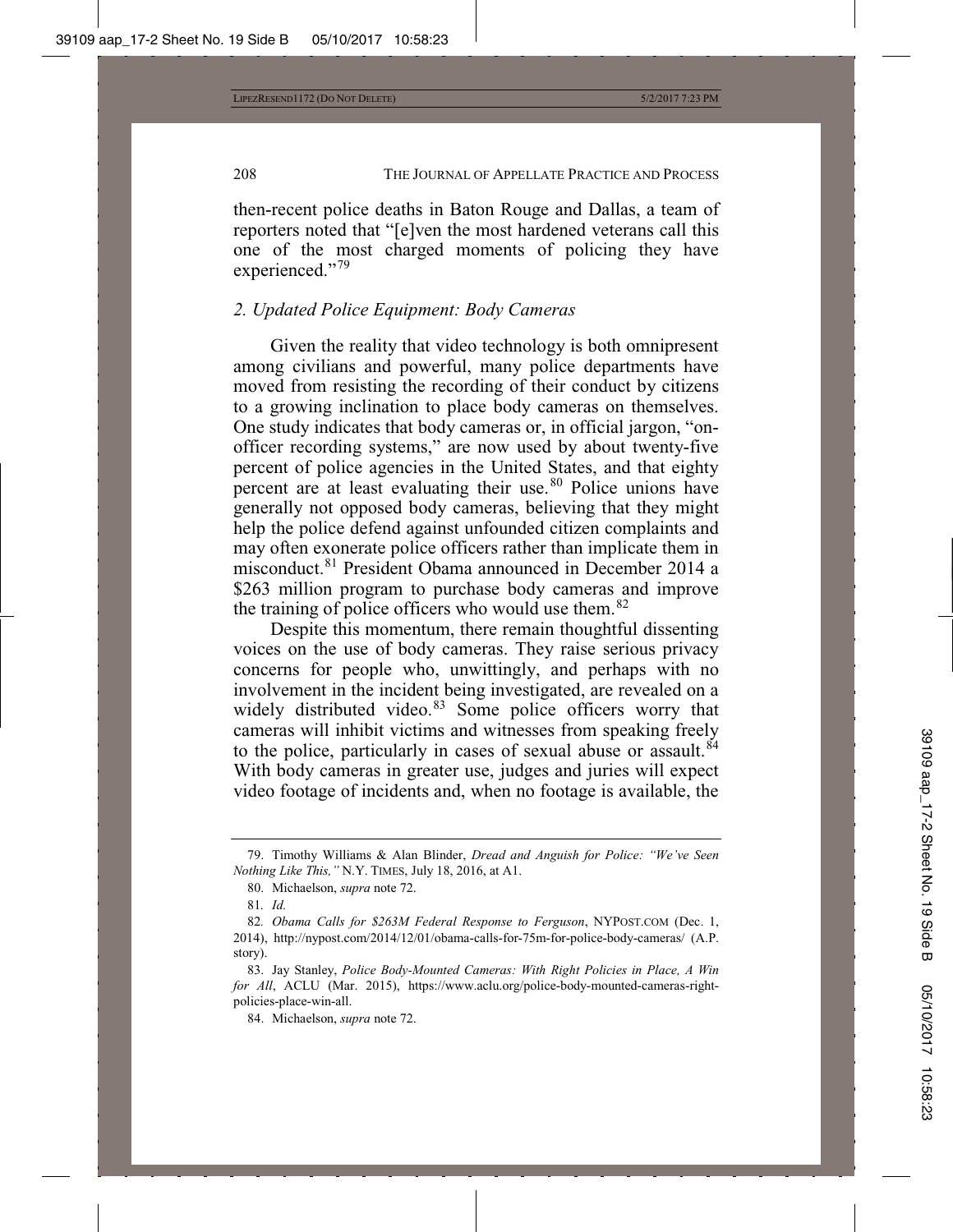officer's integrity might be questioned.<sup>85</sup> Then there are the continuing concerns posed by the activation and operation of body cameras. As one police officer put it: "I pity the first officer with a body camera who forgets to turn it on or is shot because their decision to turn on the camera slowed their application of force."<sup>86</sup>

There have already been studies on the impact of the use of body cameras. Somewhat surprisingly, a recent RAND Corporation study seemed to indicate that reported rates of assaults against officers wearing cameras on their shifts were an average of fifteen percent higher, compared to reported assaults against officers working similar shifts without cameras.<sup>87</sup> The authors of the study suggest that this unexpected result may be due to officers feeling more comfortable reporting assaults once they are captured on camera.<sup>88</sup> Also, they suggest, monitoring by camera may make officers less assertive and more vulnerable to assault.<sup>89</sup>

Other studies suggest that these increased assaults against police officers could be avoided if the officers notified civilians that their conduct was being recorded by a body camera.<sup>90</sup> That notification may encourage compliance with the orders of

<sup>85</sup>*.* PoliceOne Staff, *Poll Results: Cops Speak Out About Body Cameras*, POLICEONE, (Nov. 12, 2014), https://www.policeone.com/police-products/body-cameras/articles/779 0682-Poll-Results-Cops-speak-out-about-body-cameras/.

<sup>86.</sup> *Id.*

<sup>87.</sup> *Body-Worn Cameras Associated with Increased Assaults Against Police, and Increase in Use-of-Force if Officers Choose When to Turn on Body-Worn Cameras*, RAND CORP. (May 17, 2016), http://www.rand.org/news/press/2016/05/17.html [hereinafter RAND Study]. As the following discussion indicates, however, the RAND Study seemed to show that always-on (instead of officer-controlled) body cameras reduced the use of force by officers. *Id.*; *see also* text accompanying notes 88–92, *infra.*

<sup>88</sup>*. Id.*

<sup>89</sup>*. Id.*

<sup>90.</sup> MARK G. PETERS & PHILIP K. EURE, BODY-WORN CAMERAS IN NYC: AN ASSESSMENT OF NYPD'S PILOT PROGRAM AND RECOMMENDATIONS TO PROMOTE ACCOUNTABILITY at iii (2015) (taking the position that "providing citizens with a notification that they are being recorded may encourage compliance with officers' orders and calm potentially volatile encounters"); *see also* RAND Study, *supra* note 87 (indicating that, when officers follow the RAND protocol of constant recording and an announcement at the beginning of any encounter that it will be filmed, the "combination of the camera plus the early warning creates awareness that the encounter is being filmed, modifying the behaviour of all involved" (quoting RAND Study principal investigator)).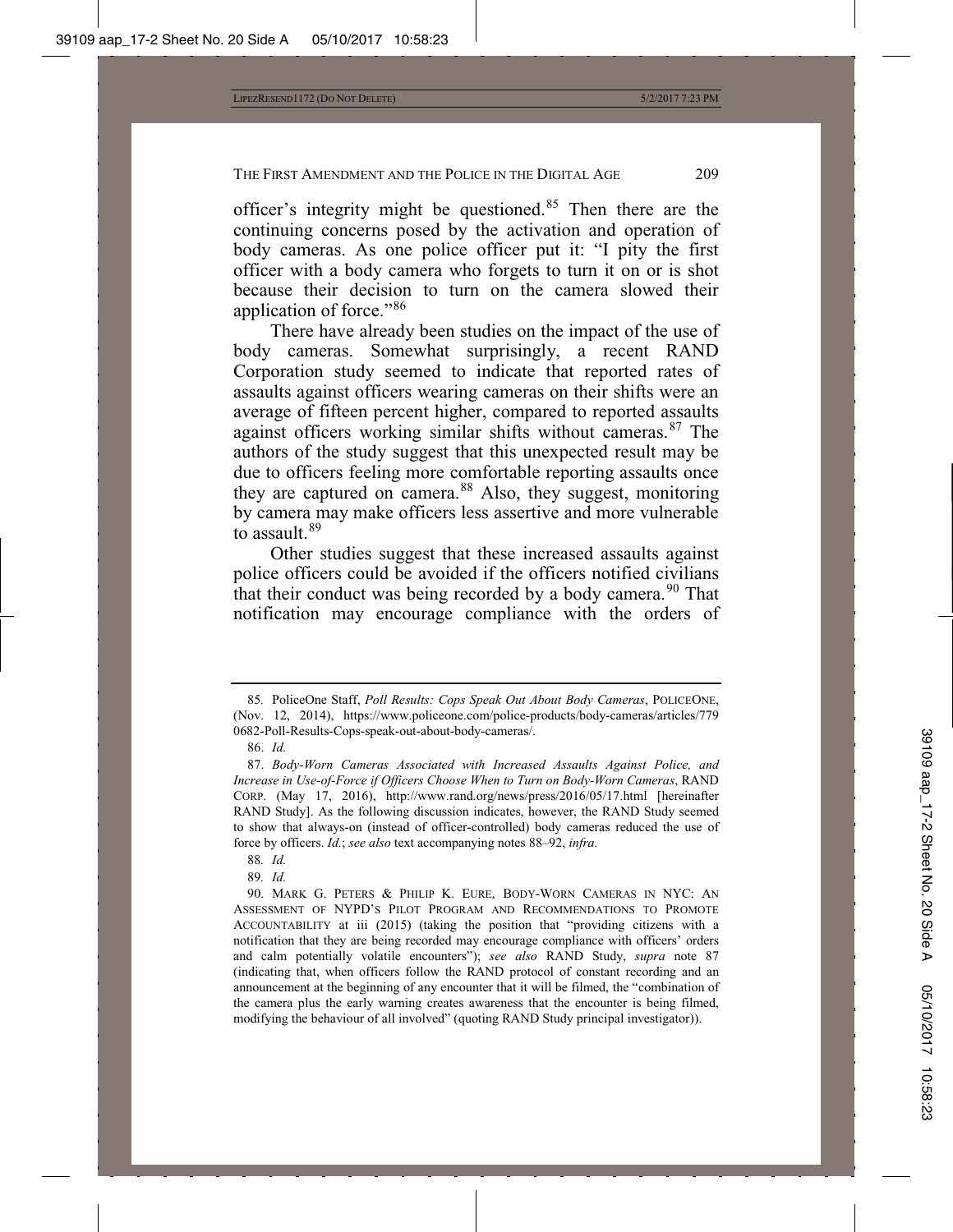officers, even by highly agitated people, and promote more peaceful interactions with the public.<sup>91</sup>

As for the use of force by the police, the Rand study found that if officers turned cameras on and off during their shifts, use of force increased. If they kept the cameras running for their whole shifts, use of force decreased.<sup>92</sup>

Perhaps anticipating such a finding, the ACLU issued a report that calls for continuous recording throughout a police officer's shift, to eliminate any possibility that an officer could evade the recording of abuses committed on duty. Yet, the ACLU worries about the increasing use of surveillance video in our society, and specifically notes that continuous recording raises privacy issues for both police officers and the public.<sup>93</sup> On balance, though, weighing the importance of police accountability against the privacy interests of citizens generally, the ACLU has concluded that the balance tips heavily in favor of body-worn cameras. "Ideally," the ACLU says, "there would be a way to minimize data collection to only what was reasonably needed, but [there is] currently no technological way to do so." $94$ 

Given these technological and policy issues, the debate over the use of body cameras will continue for some time. More studies will and should be done on the effects of body cameras as the technology improves and law-enforcement officers have

<sup>91</sup>*.* PETERS & EURE, *supra* note 90. *But see* RAND Study, *supra* note 87 (noting that RAND Study data suggest that turning the camera on before the interaction begins may be critical: If an officer "decides to announce mid-interaction they are beginning to film, for example, that could provoke a reaction that results in use-of-force").

<sup>92.</sup> The RAND Study "set out a protocol for officers allocated cameras during the trials: record all stages of every police-public interaction, and issue a warning of filming at the outset." RAND Study, *supra* note 87*.* But it turned out that "many officers preferred to use their discretion, activating cameras depending on the situation." *Id.* Officers' use of discretion apparently made a significant difference, because "during shifts with cameras in which officers stuck closer to the protocol, police use-of-force fell by 37% over camerafree shifts," while "[d]uring shifts in which officers tended to use their discretion [about whether to turn their cameras on], police use-of-force actually rose 71% over camera-free shifts." *Id.*

<sup>93</sup>*. See* Stanley, *supra* note 83.

<sup>94</sup>*. Id.* Also, with the accumulation of video recordings through the use of body cameras, there is another version of the accountability–privacy tension involving standards for retention of the videos and public access to them. *See generally* Kyle J. Maury, Note, *Police Body-Worn Camera Policy: Balancing the Tension Between Privacy and Public Access in State Laws*, 92 NOTRE DAME L. REV. 479 (2016).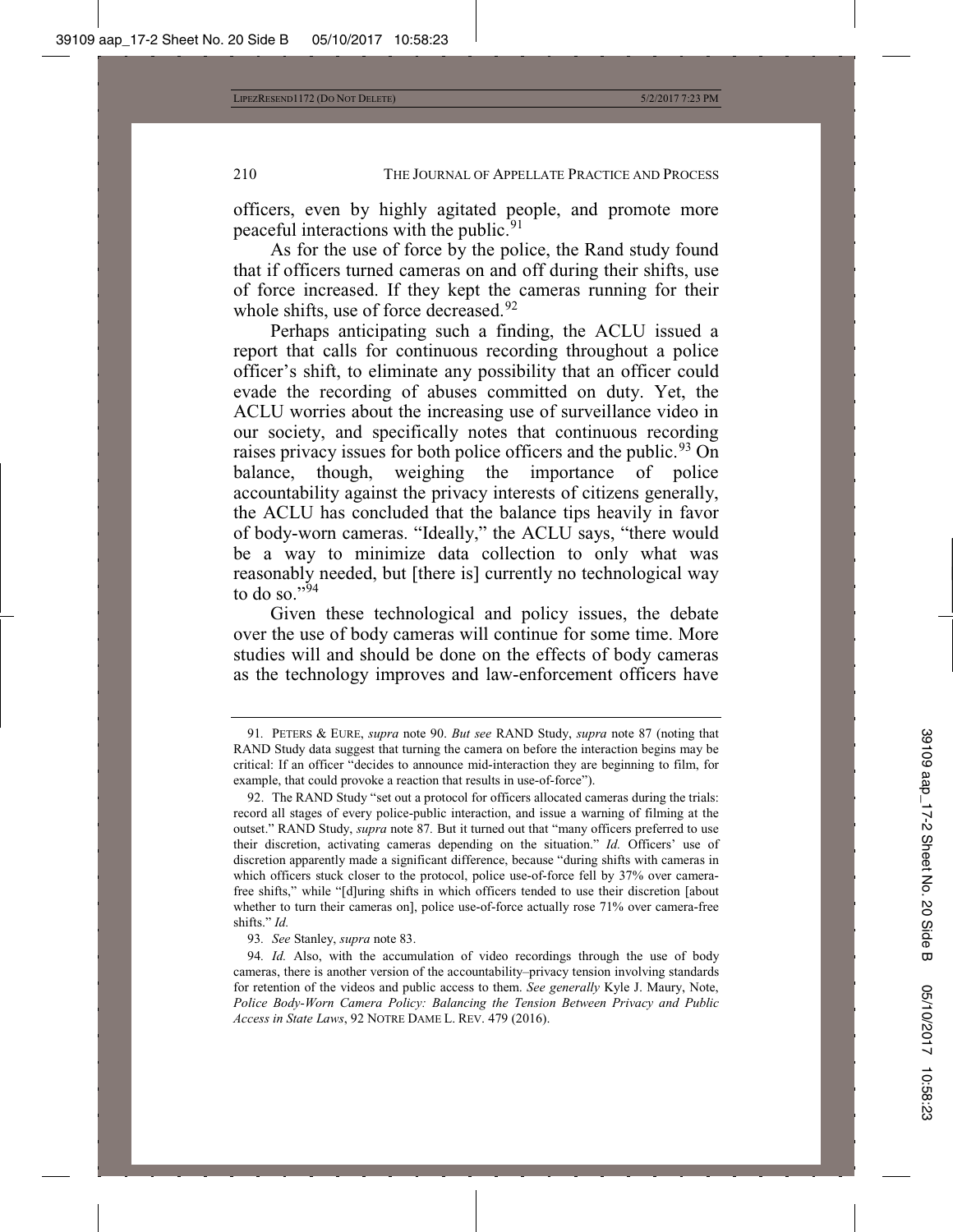more experience with their use. Although today's study results may seem preliminary and tentative, there can be little doubt that body cameras of some type will become an almost universal and routine part of police work. As one commentator put it:

Body camera implementation is a tidal wave that cannot be stopped. Overwhelming political and judicial support has answered the question whether officers should (or will) be equipped with cameras. Now, the question is how *soon* can officers be equipped.95

That is a remarkable revolution in the nature of police work in the six years since *Glik* was published.

## IV. THE CONTINUING SIGNIFICANCE OF *GLIK*

Interestingly, this revolution has occurred even though *Glik*, and the four companion cases decided by other federal courts of appeals,<sup>96</sup> are not the law of the land. The Supreme Court has not yet issued a decision applying the First Amendment to the filming of police conduct. So why has there been this wide acceptance of the right articulated in the *Glik* line of cases?

I think that the answer is twofold. First, there is the point that we made in *Glik* about "the fundamental and virtually selfevident nature of the First Amendment's protections" for the right to film the police carrying out their public responsibilities on the public's behalf.<sup>97</sup> In a free society it seems appropriate that we can invoke this potent tool of accountability. Second, perhaps reflecting the widely held approval for the First Amendment's protection of this right to film, there was the uniformly positive response to *Glik* in newspapers, blogs and

<sup>95.</sup> Maury, *supra* note 94, at 486 (emphasis in original).

<sup>96</sup>*.* See *Alvarez*, 679 F.3d at 608; *Smith*, 212 F.3d at 1333; *Fordyce*, 55 F.3d at 442; and, most recently, Turner v. Lieutenant Driver, 848 F.3d 678, 688 (5th Cir. 2017). The *Turner* court relied extensively on *Glik* in concluding that "First Amendment principles, controlling authority and persuasive precedent demonstrate that a First Amendment right to record the police does exist, subject only to reasonable time, place and manner restrictions." *Turner*, 848 F.3d at 688. The court added: "As the First Circuit explained, 'the filming of government officials engaged in their duties in a public place, including police officers performing their responsibilities, fits comfortably within [basic First Amendment] principles." *Id.* at 690 (citation omitted).

<sup>97</sup>*. Glik*, 655 F.3d at 85.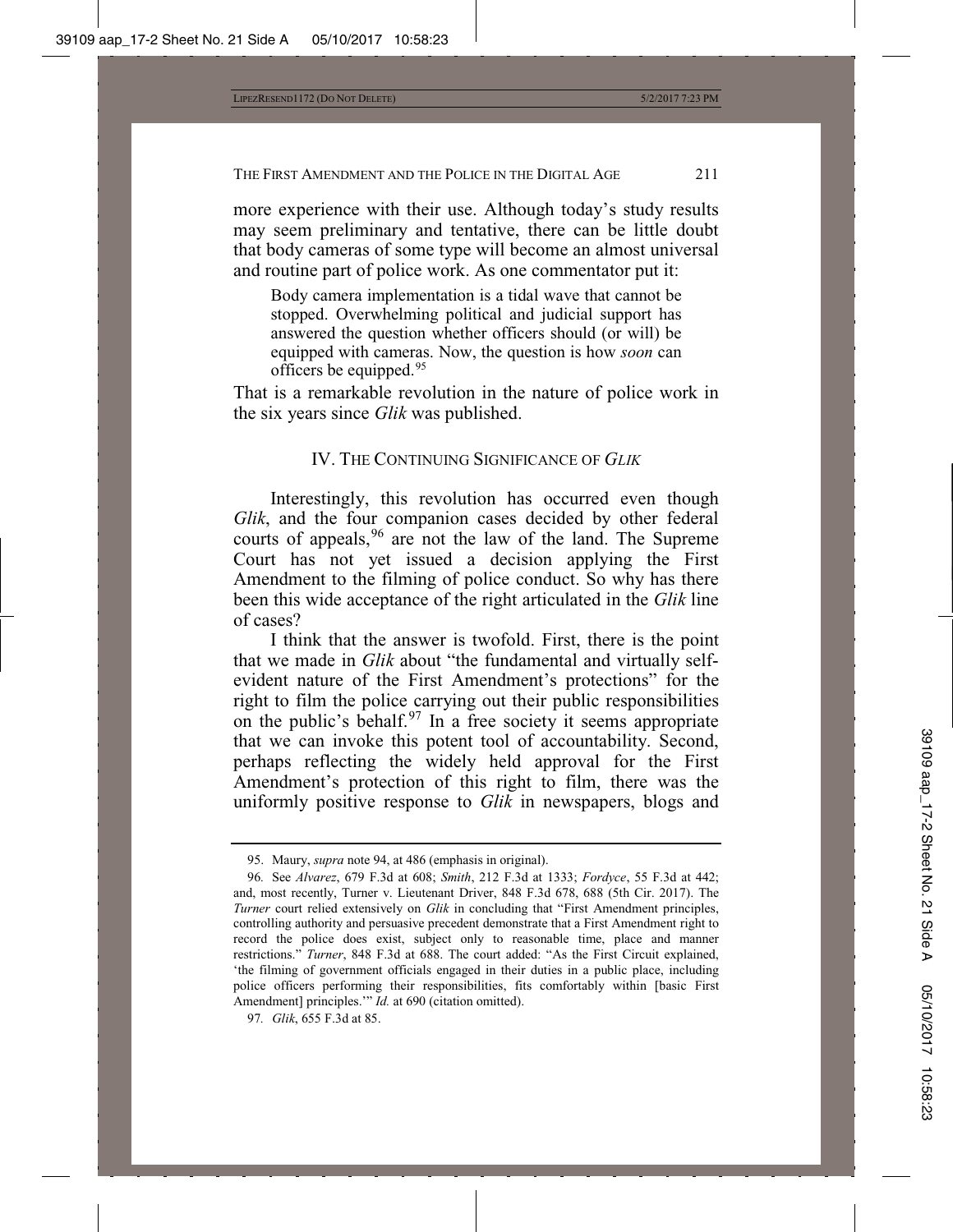law journals. Although I cannot cite hard evidence for this proposition, I think that reaction contributed to a sense that the First Amendment principle articulated in *Glik* is now a durable part of the law, and that the public and the law-enforcement community may rely upon it and should adjust to it.

I acknowledge that I take some satisfaction in this belief in the importance of *Glik*. I also think about the case every time I see another story about a confrontation between the police and a member of the public memorialized on film, whether by a witness with a smart phone or the police with a body camera. But I also acknowledge an unanticipated consequence of the *Glik* line of cases. The recording of police conduct, whether by witnesses or the police themselves, has inflamed the debate over the racial divide in this country, sometimes with tragic consequences.

So we must face a hard truth about policing in the digital age. Although we must honor the vast majority of police officers who do their difficult work well, we must also recognize that black Americans experience the criminal justice system, including police interactions, differently from their white neighbors. Consider, for example, the Department of Justice's investigative report of the Baltimore Police in the aftermath of Freddie Gray's death, which revealed a significant racial disparity in arrests in Baltimore for highly discretionary offenses, such as "failure to obey" or "trespassing."<sup>98</sup> That finding reflects a presumption of criminal activity by black males that Bryan Stevenson, the head of the Equal Justice Initiative, an organization dedicated to saving the lives of deathrow inmates, sees throughout our criminal justice system. As he puts it:

Our society applies a presumption of dangerousness and guilt to young black men, and that's what leads to wrongful arrests and wrongful convictions and wrongful death sentences, not just wrongful shootings.... [W]e have a long history of seeing people through this lens of racial difference. It's a direct line from slavery to the treatment of

<sup>98.</sup> *See, e.g.*, Richard A. Oppel Jr., Sheryl Gay Stolberg & Matt Apuzzo, *Justice Department to Release Blistering Report of Racial Bias by Baltimore Police*, NYTIMES .COM (Aug. 10, 2016), https://www.nytimes.com/2016/08/10/us/justice-department-torelease-blistering-report-of-racial-bias-by-baltimore-police.html.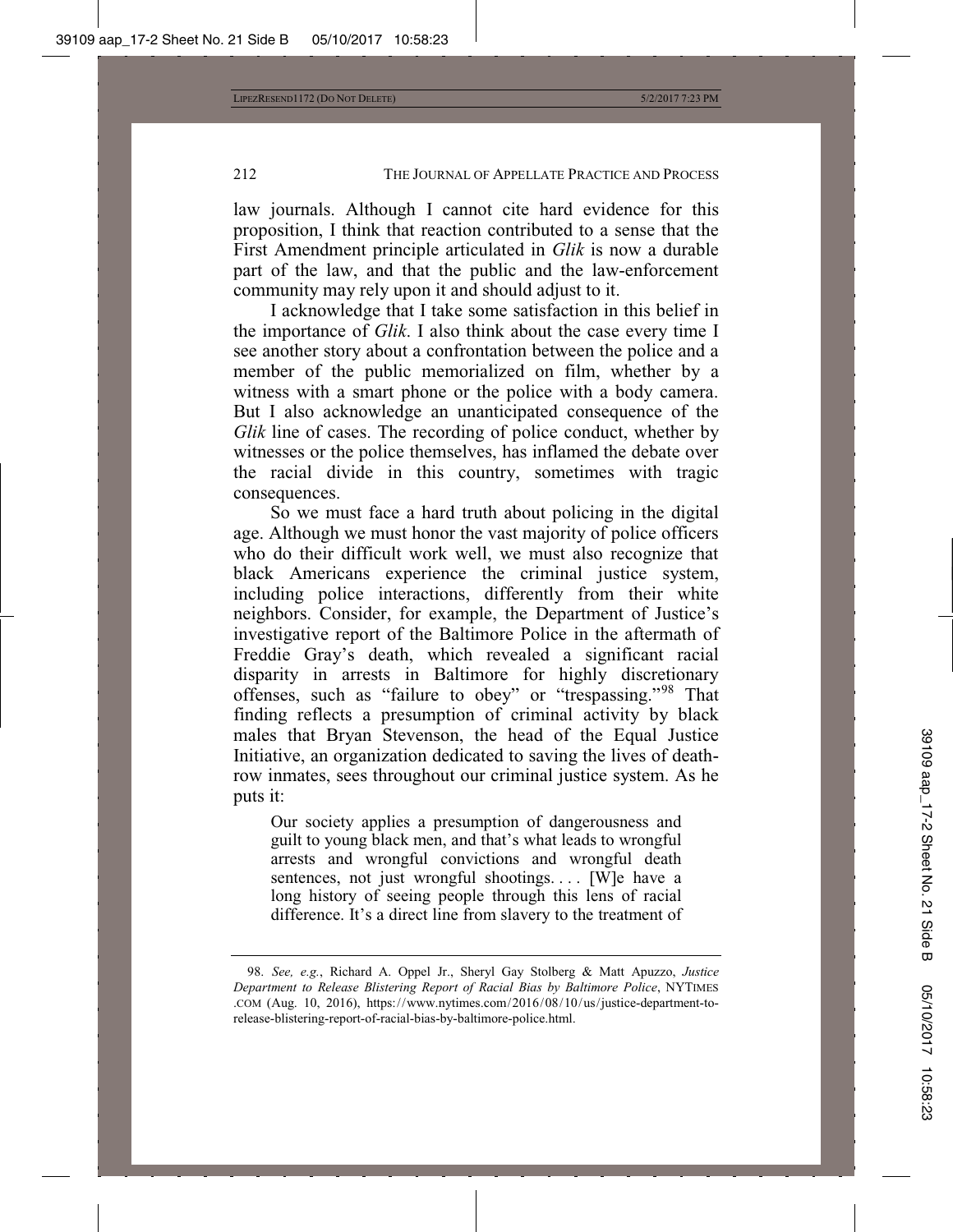black suspects today, and we need to acknowledge the shamefulness of that history.<sup>99</sup>

President Obama referred to this reality in his speech honoring the five Dallas police officers slain in the summer of 2016. The President acknowledged that, fifty years after passage of the Civil Rights Act, black parents, wary of interactions with the police, "still fear that something terrible may happen when their child walks out the door, still fear that kids being stupid and not quite doing things right might end in tragedy."<sup>100</sup> But he also warned that this fear does not justify irresponsible condemnation of the police. Hence he called on protesters to

guard against reckless language going forward, look at the model set by the five officers we mourn today, acknowledge the progress brought about by the sincere efforts of police departments like this one in Dallas, and embark on the hard but necessary work of negotiation, the pursuit of reconciliation.<sup>101</sup>

Then he called on police departments to

acknowledge that, just like the rest of us, they are not perfect; that insisting we do better to root out racial bias is not an attack on cops, but an effort to live up to our highest ideals.102

And then he called on all Americans to "decide to come together and make our country reflect the good inside us."<sup>103</sup>

President Obama has no illusions about the difficulty of this reconciliation. As he put it during an exit interview in November 2016:

We know that when there is a conversation about the police and African-Americans, and conflict between those two,

<sup>99.</sup> Jeffrey Toobin, *Justice Delayed*, NEW YORKER, August 22, 2016, at 40.

 <sup>100.</sup> Barack H. Obama, President of the U.S., *Remarks by the President at Memorial Service for Fallen Dallas Police Officers,* THE WHITE HOUSE (July 12, 2016), https://www .whitehouse.gov/the-press-office/2016/07/12/remarks-president-memorial-service-fallendallas-police-officers.

<sup>101.</sup> *Id.*

<sup>102.</sup> *Id.* (also reminding listeners that police officers find reward in "knowing that our entire way of life in America depends on the rule of law; that the maintenance of that law is a hard and daily labor" and that "we don't have soldiers in the streets or militias setting the rules," but instead we "have public servants—police officers—like the men who were taken away from us . . . . upholding the constitutional rights of this country").

<sup>103</sup>*. Id.*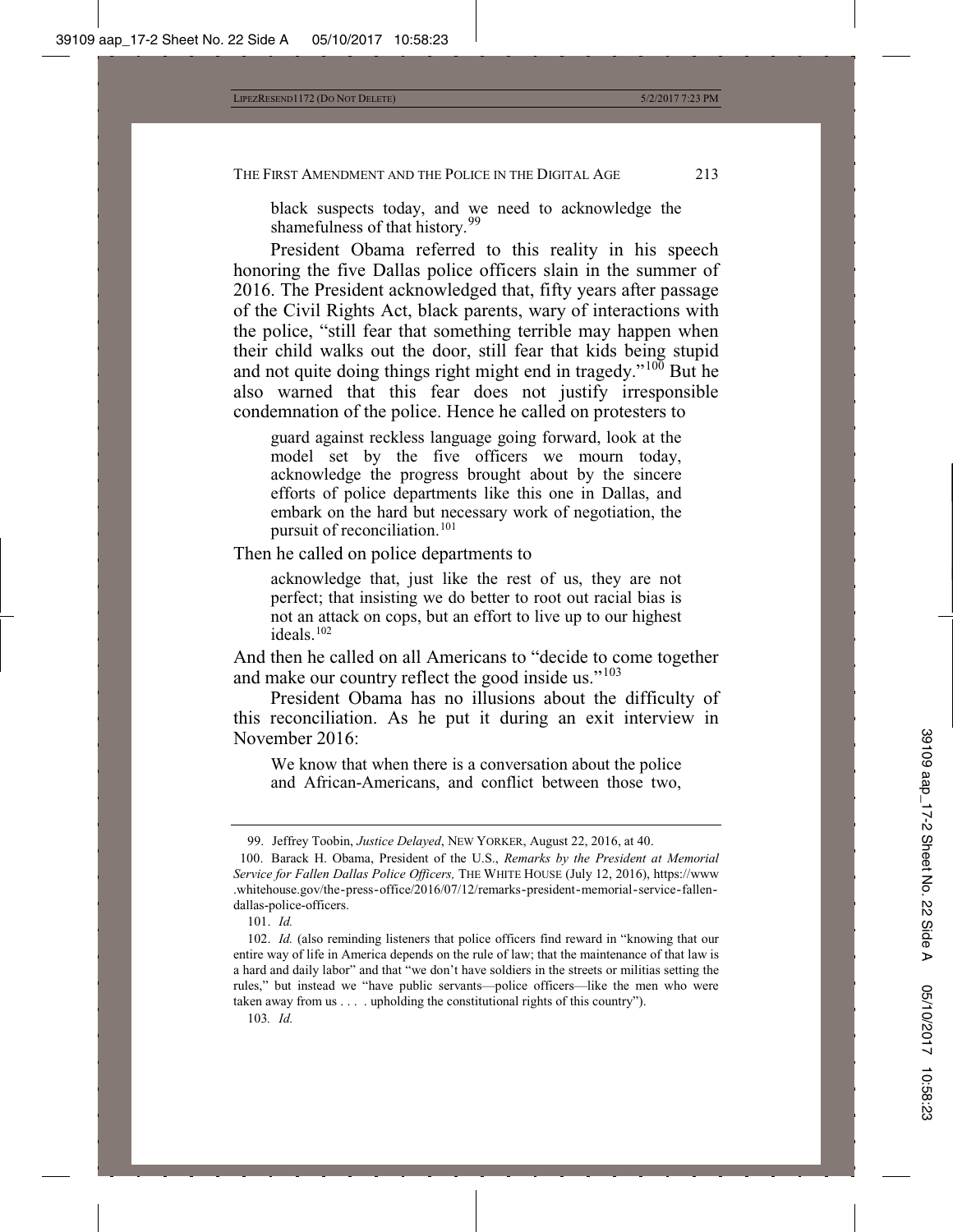everybody goes to their respective corners. That is an area that just triggers the deepest stereotypes and assumptions on both sides. . . . If you don't stick your landing in talking about racial issues, particularly when it pertains to the criminal-justice system, then people just shut down. They don't listen.104

In my view, we can only get people to listen in conversations about the problems of policing in the black community if we both honor the work of the police and accept the legitimacy of grievances in the black community about the misdeeds of some police officers. With powerful digital images now sometimes confirming the substance of those grievances and at other times vindicating the work of the police, the right of individuals to record the public work of the police can help, in the long run, to bridge the differences between the police and the communities that they serve.<sup>105</sup>

#### V. AFTERMATH

Simon Glik's case never went to trial. Instead, the City settled for \$170,000 in damages and legal fees. In the wake of that settlement, the Internal Affairs Division of the Boston Police Department, which initially refused to investigate Glik's complaint, disciplined two of the officers involved in his arrest for using "unreasonable judgment."<sup>106</sup> The City also developed a training video based on facts similar to the *Glik* case that instructs police officers not to arrest people who openly record police work in public.<sup>107</sup> Then-Commissioner Edward F. Davis said that the *Glik* case had changed the Department's training for

<sup>104.</sup> David Remnick, *It Happened Here*, NEW YORKER, Nov. 28, 2016, at 54, 63.

<sup>105.</sup> There is some reason to be hopeful about this prospect. "Videos, once made public, have given authority to experiences of people of color with respect to the police, and have inserted into privileged lives the realities of those lived experiences." Jocelyn Simonson, *Beyond Body Cameras: Defending a Robust Right to Record the Police*, 104 GEO. L.J. 1559, 1565 (2016). And "national polls reveal that between December 2014 and May 2015 white Americans came to believe in larger numbers than ever that reports of police violence against African Americans are not isolated incidents and that there is a broader problem in American policing." *Id.* (citation omitted).

<sup>106.</sup> Matt Yas, *Lawyer Settles Cell Phone Suit Against City, Cops for \$170K*, MASS LAWYERSWEEKLY.COM (Mar. 27, 2012), http://masslawyersweekly.com/2012/03/27/ lawyer-settles-cell-phone-suit-against-city-cops-for-170k/.

<sup>107.</sup> *Id.*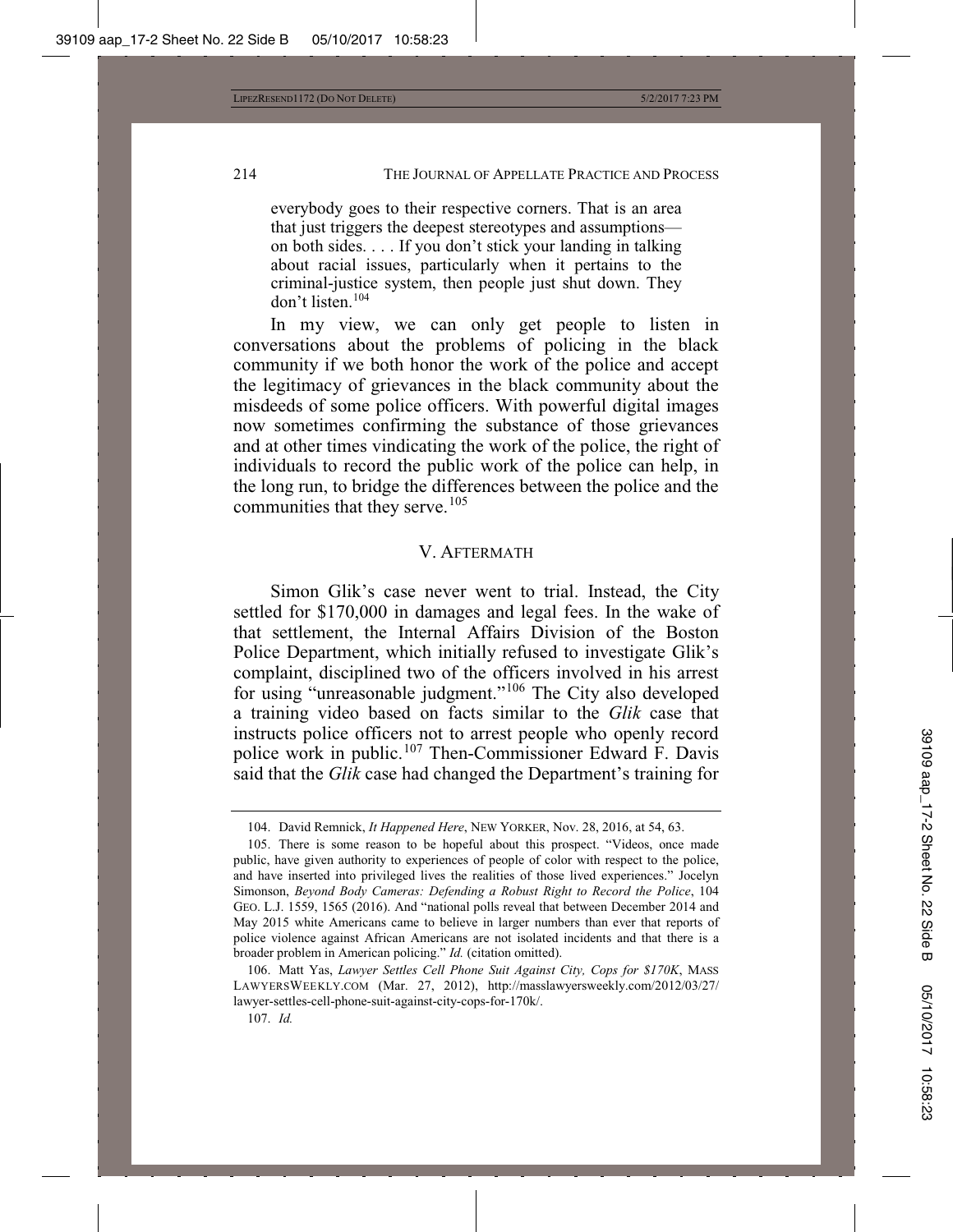its officers and "the way we advise officers to deal with the situation." But, as he noted, the case "still doesn't give someone the right to interfere with [a] lawful arrest"<sup>108</sup> while filming.

Subsequent to the development of the training video, new Commissioner William B. Evans announced in September 2015 that body cameras for police officers were coming to Boston.<sup>109</sup> The legal director of the ACLU in Massachusetts supported the Police Department's camera plan, explaining that, "[i]f combined with a policy that follows three core principles accountability, privacy, and transparency—body cameras can deter misbehavior on both sides of the badge."<sup>110</sup> The promised body-camera program began in Boston with a pilot project that is still underway, having been extended for an additional six months because the initial pilot period has not generated enough data to support the planned analysis of body cameras' impact in use-of-force situations.<sup>111</sup> The project is now scheduled to end on September 11, 2017.<sup>112</sup>

For Simon Glik, all of these developments had to be gratifying. Prior to his arrest in October 2007, people who had tried to record the public conduct of police officers in Boston and elsewhere had been ordered to cease the recording or face arrest for the same sort of spurious charges invoked against

<sup>108.</sup> Monica Brady-Myerov, *Boston Settles Suit Over Recording of Police Officers*, WBUR.ORG (Mar. 28, 2012, 10:39 AM EDT), http://legacy.wbur.org/2012/03/27/ recording-officers-settlement (indicating that "police could still arrest and charge someone with obstruction if their recording of the police action gets in the way").

<sup>109.</sup> Jacqueline Tempera, *Boston Police Will Test Body Cameras*, BOSTONGLOBE.COM (Sept. 16, 2015), https://www.bostonglobe.com/metro/2015/09/15/commissioner-evansbacks-test-program-for-body-cameras-boston-police/i48KxkB8ynLv723H1DjbPJ/story.h tml.

<sup>110</sup>*. Civil Rights Groups Applaud Boston Police Department Decision on Body Cameras and Announce Release of Model Policy*, ACLU.ORG (Sept. 17, 2015), https:// www.aclu.org/news/civil-rights-groups-applaud-boston-police-department-decision-body -cameras-and-announce-release.

<sup>111.</sup> Yawu Miller, *Body Camera Advocate Pushing for Immediate Implementation in Boston*, BAYSTATEBANNER.COM (Feb. 23, 2017, 6:00 AM EST), http://baystatebanner .com/news/2017/feb/23/body-camera-advocate-pushing-immediate-implementat.

<sup>112.</sup> Jeremy C. Fox, *Boston Police Extend Body Camera Pilot Program*, BOSTONGLOBE.COM (Mar. 12, 2017), https://www.bostonglobe.com/metro/2017/03/12/ boston-police-extend-body-camera-pilot-program/9AmEFOh4e4pYObWAXW9Z1M/story .html.